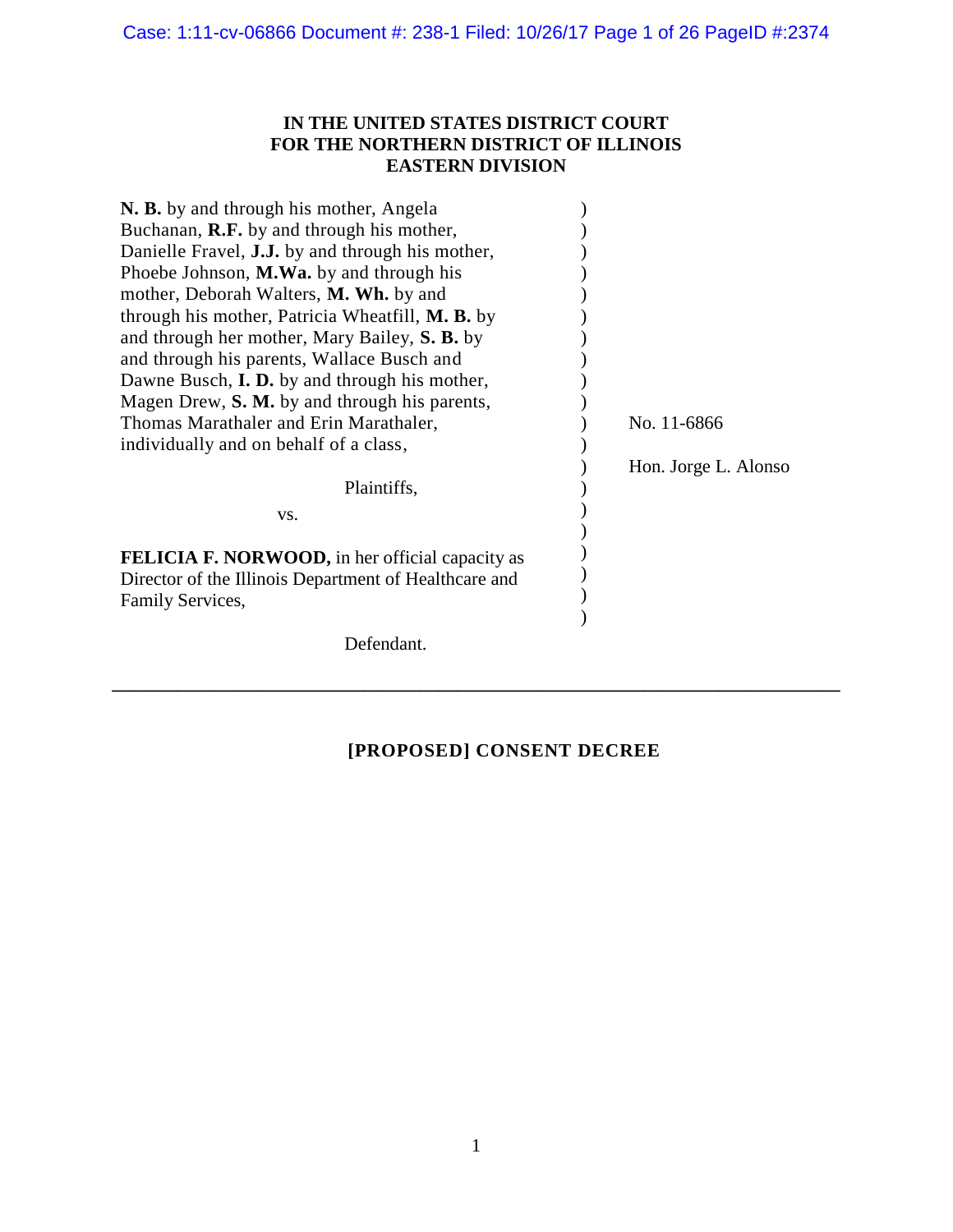# **I. INTRODUCTION AND BACKGROUND**

1. Nine children with mental health or behavioral disorders, through their next friends ("Plaintiffs"), filed this class action lawsuit on September 29, 2011, seeking declaratory and injunctive relief to redress violations of the Early and Periodic Screening, Diagnostic, and Treatment ("EPSDT") provisions of the Medicaid Act, 42 U.S.C. § 1396a(a)(43), 1396d(r), and Title II of the Americans with Disabilities Act ("Title II" or "ADA"), 42 U.S.C. § 12132, and the parallel provision of the Rehabilitation Act, 29 U.S.C. § 794 ("Section 504" or "RA").

2. Plaintiffs claim that Defendant, Felicia F. Norwood, in her official capacity as Director of the Illinois Department of Healthcare and Family Services, violates their rights by failing to provide medically necessary mental health and behavioral services as required under EPSDT, including but not limited to home- and community-based services, in the most integrated setting appropriate to their needs, as required under the ADA and RA. Plaintiffs seek declaratory and injunctive relief that would require Defendant to implement appropriate screening and treatment alternatives to the acute care provided in general and psychiatric hospitals. Certain Class Members have filed separate individual lawsuits that, in addition to claims seeking declaratory and injunctive relief on the same bases as the claims raised by Plaintiffs herein, seek monetary damages as a result of Defendant's alleged failure to provide those alternatives.

3. On February 13, 2014, the Court certified a class under FRCP 23(b)(2) defined as "All Medicaid-eligible children under the age of 21 in the State of Illinois: (1) who have been diagnosed with a mental health or behavioral disorder; and (2) for whom a licensed practitioner of the healing arts has recommended intensive home- and community-based services to correct or ameliorate their disorders."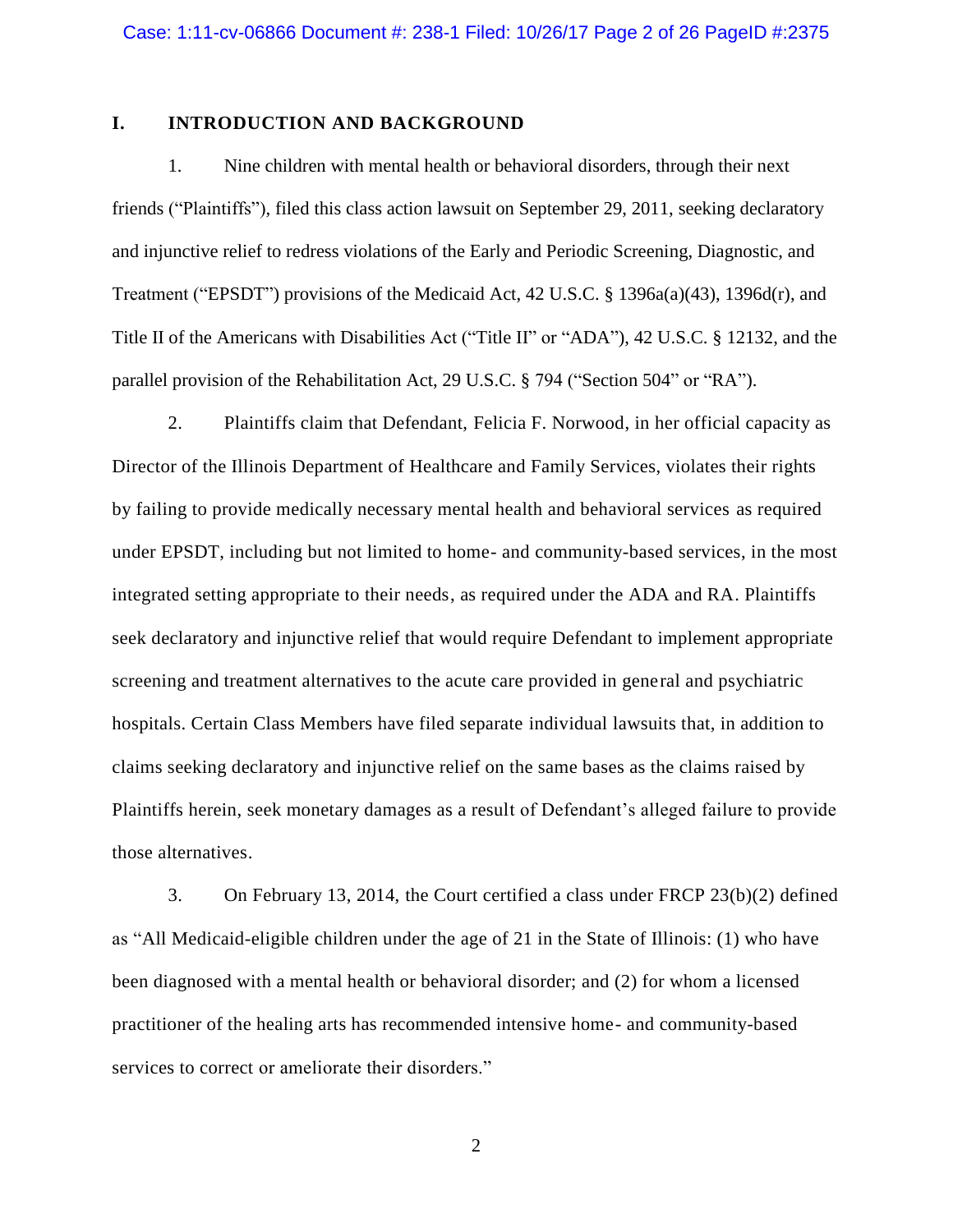#### Case: 1:11-cv-06866 Document #: 238-1 Filed: 10/26/17 Page 3 of 26 PageID #:2376

4. The Parties desire to resolve this matter amicably and without going to trial. Without conceding any infirmity in their claims or defenses, the Parties have engaged in armslength settlement negotiations to resolve the claims raised by this action as set forth in Plaintiffs' Second Amended Complaint. Plaintiffs and Defendant have reached an agreement for settling this litigation that the Parties believe is fair, reasonable, and adequate to protect the interests of all Parties.

5. By agreeing to this Consent Decree, Defendant does not admit to any liability, fault, wrongdoing, or violation of law regarding the allegations made in this action or any other actions resolved herein. Moreover, no part of this Consent Decree may be used as evidence of Defendant's liability, fault, wrongdoing, or violation of law in any other legal proceeding.

Therefore, based upon all of the foregoing, and the Court being otherwise fully advised, the Court hereby ORDERS, ADJUDGES and DECREES as follows:

#### **DECREE**

# **II. JURISDICTION**

6. The Court has jurisdiction over this action pursuant to 28 U.S.C. Section 1331 and 28 U.S.C. Section 1343.

#### **III. PURPOSE**

7. The purpose of this Consent Decree is to design and implement a systemic approach through which Class Members will be provided with reasonable promptness the Medicaid-authorized, medically necessary intensive home- and community-based services, including residential services, that are needed to correct or ameliorate their mental health or behavior disorders. The Parties acknowledge that Defendant has commenced significant initiatives to enhance the delivery of children's Medicaid-funded mental and behavioral health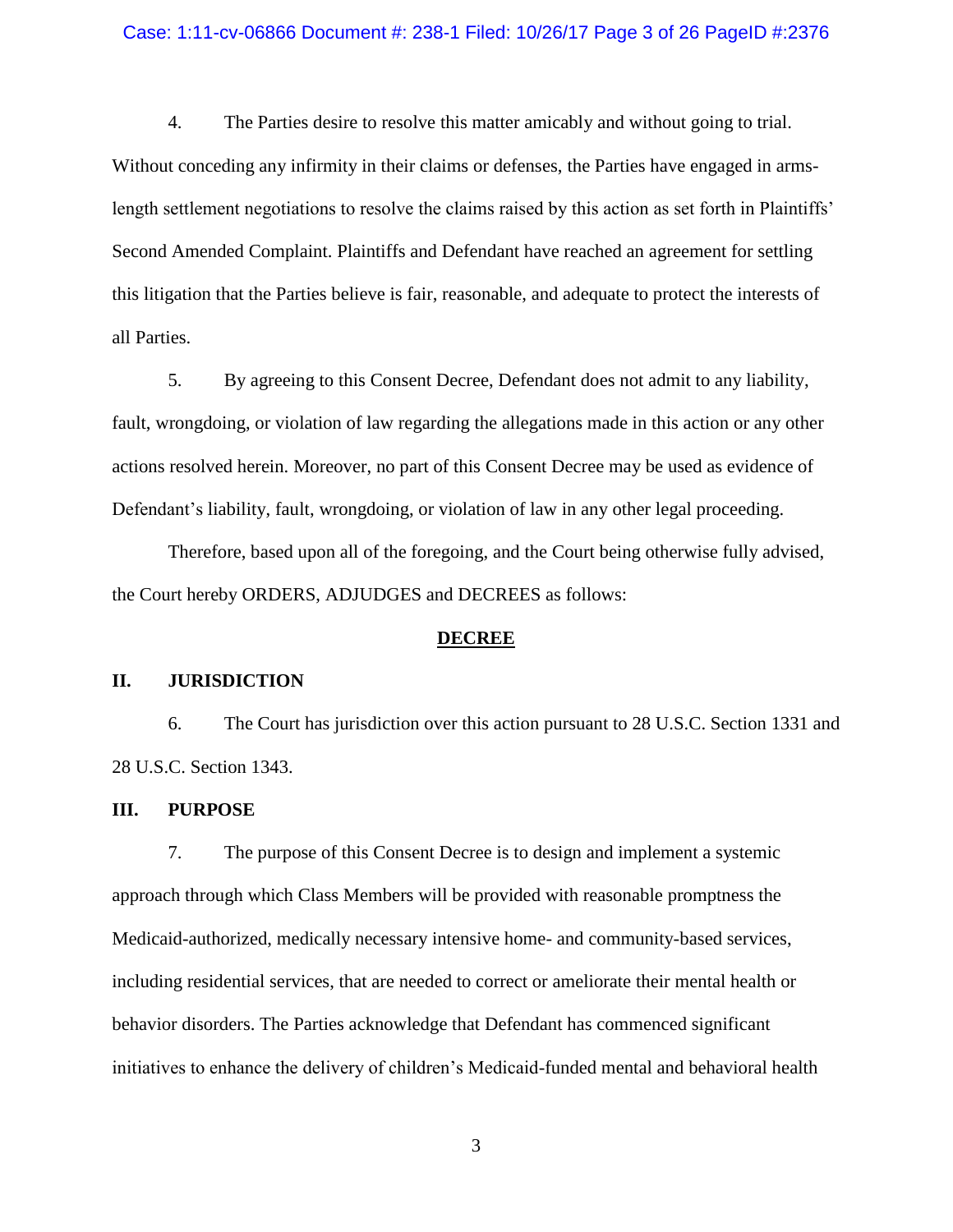#### Case: 1:11-cv-06866 Document #: 238-1 Filed: 10/26/17 Page 4 of 26 PageID #:2377

services. Such improvements have been ongoing throughout the pendency of this litigation but independently thereof and will continue prior to the development of the Implementation Plan addressed in this Consent Decree.

# **IV. DEFINITIONS**

8. As used herein, the following terms have the following meanings:

a. "Applicable law" means Title XIX of the Social Security Act, implementing regulations, directives, and sub-regulatory guidance from the federal Centers for Medicare and Medicaid Services ("CMS"), and any other applicable federal law.

b. "Approval Date" means the date on which the Court enters this Consent Decree.

c. "Class Counsel" means Attorneys Robert H. Farley, Jr., Michelle N. Schneiderheinze and Mary Denise Cahill.

d. "Class" and "Class Members" mean the individuals who meet the definition set forth in Paragraph 3.

e. "Continuum of care" means a continuum of medically necessary mental and behavioral health services authorized and required by the EPSDT requirement of the Medicaid Act (*see* 42 U.S.C. §§ 1396a(a)(43); 1396d(4)(B); 1396d(a)(13)(C),  $1396d(a)(16)$ , and  $1396d(r)(5)$ ).

f. "Court" means the United States District Court for the Northern District of Illinois, Eastern Division.

g. "Defendant" means the Director of the Illinois Department of Healthcare and Family Services ("Director"), in her official capacity, and any of her successors. For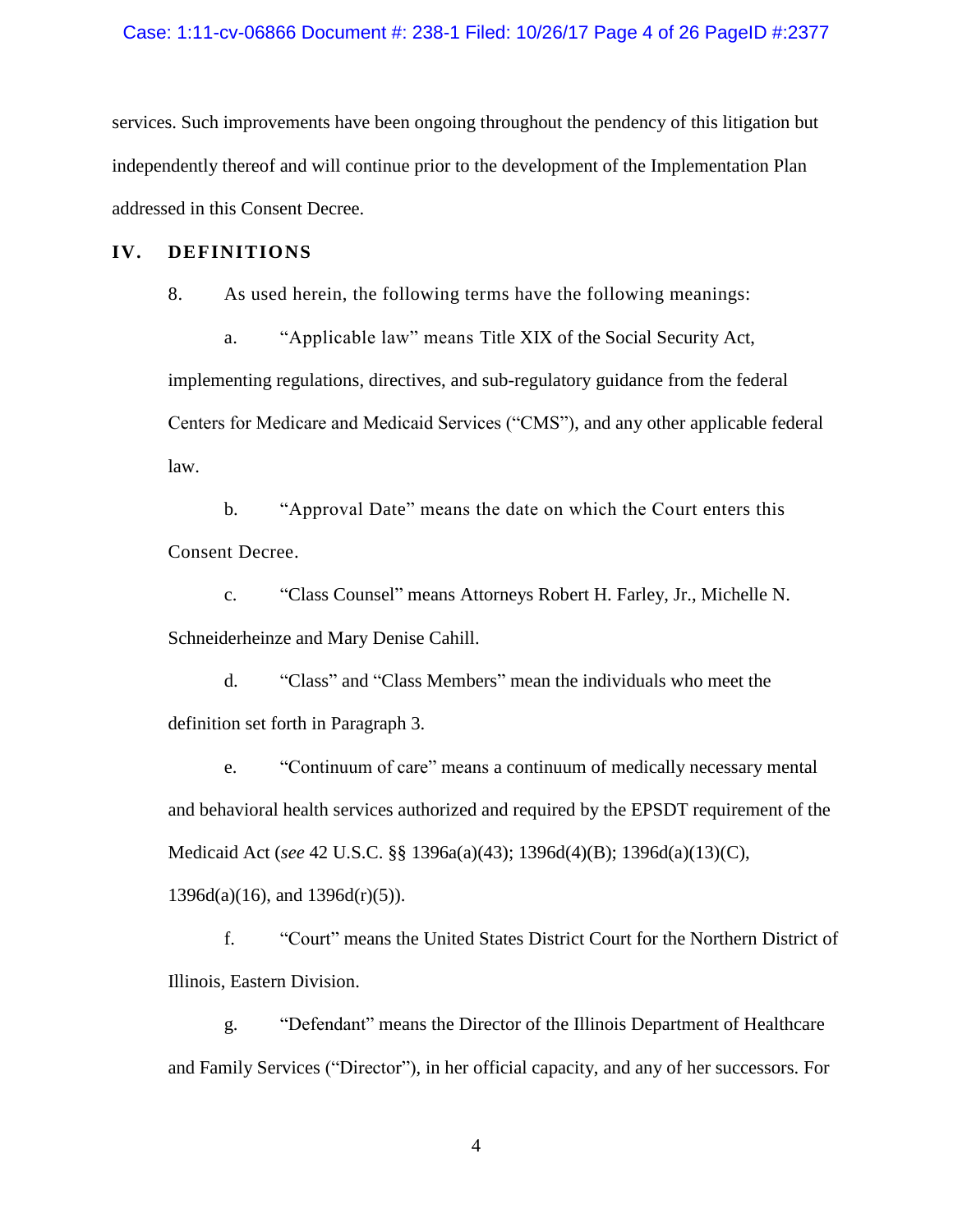purposes of Sections V-VII, and X, "Defendant" shall also include, where necessary and appropriate, any other State agency that is assisting the Director in fulfilling obligations under this Consent Decree; provided, however, that the inclusion of other State agencies in this definition neither binds those agencies to the Consent Decree's obligations nor relieves the named Defendant of her obligations under this Consent Decree.

h. "EPSDT" means the Early and Periodic Screening, Diagnostic, and Treatment services requirement of Title XIX of the Social Security Act, which provides that, for Medicaid-eligible children under the age of 21, a State must provide "screening services … [and] necessary health care, diagnostic services, treatment, and other measures described in subsection  $[1396d(a)]$  to correct or ameliorate defects and physical and mental illness and conditions discovered by the screening services, whether or not such services are covered under the State plan."  $42 \text{ U.S.C.}$  §  $1396d(r)(1),(5)$ . In subsection 1396d(a), medical assistance is defined to include "other diagnostic, screening, preventive, and rehabilitative services (provided in a facility, a home, or other setting) recommended by a physician or other licensed practitioner of the healing arts within the scope of their practice under State law, for the maximum reduction of physical or mental disability and restoration of an individual to the best possible functional level." 42 U.S.C. § 1396d(a)(13).

i. "Expert" means the person who carries out the duties described in Section VIII below.

j. "Family" means the Class Member's parents, guardians, caretakers, and other immediate family members.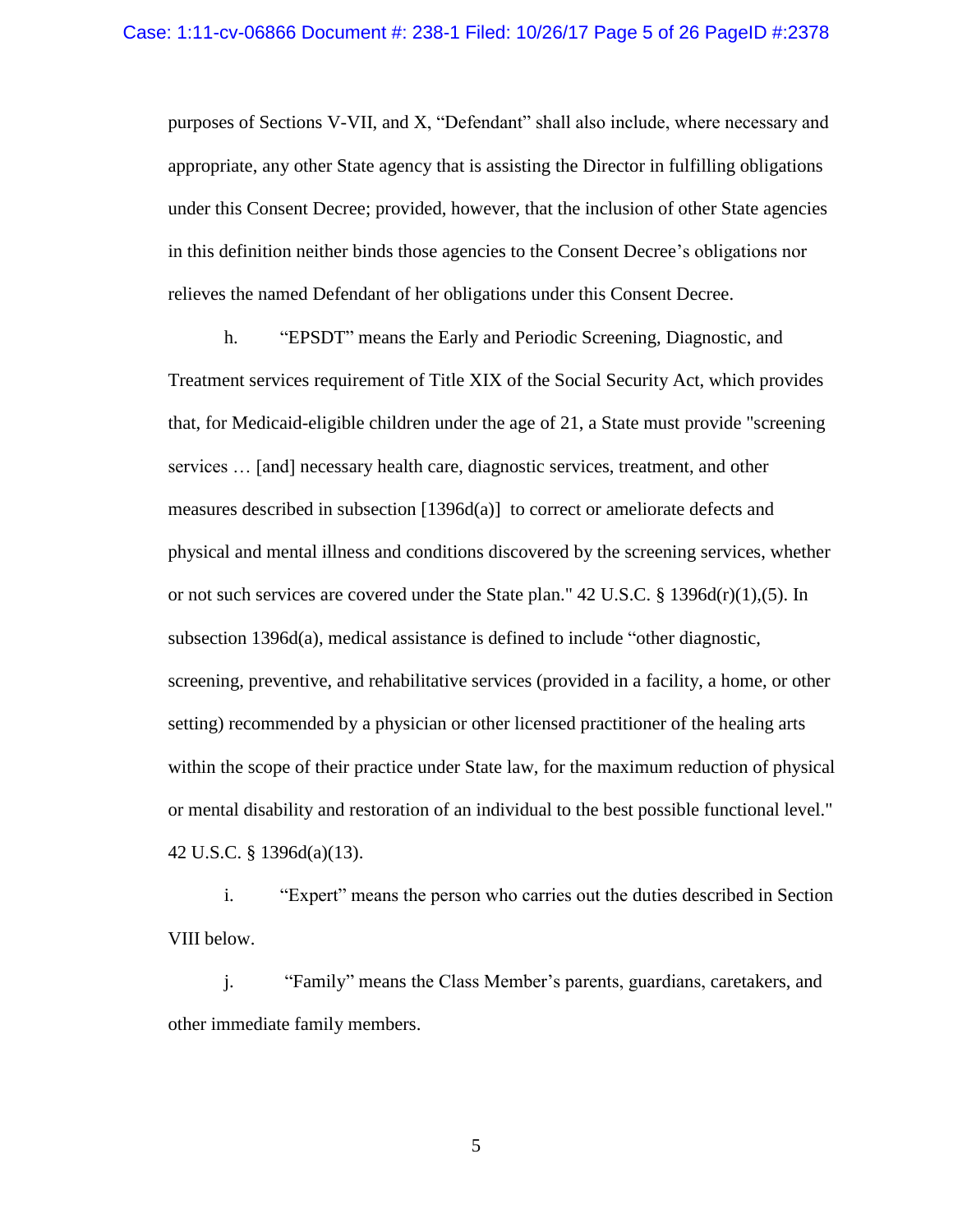k. "Illinois Medicaid State Plan" or "State Plan" means the plan the State of Illinois submitted to the United States Department of Health and Human Services, Centers for Medicare and Medicaid Services ("CMS"), in accordance with Title XIX of the Social Security Act, 42 U.S.C. § 1396-1396v, in effect as of the Approval Date, including any subsequent amendments thereto.

l. "Implementation Plan" means the plan described in SectionVI.

m. "Licensed Practitioner of the Healing Arts" ("LPHA") means an Illinoislicensed health care practitioner who, within the scope of Illinois law and the scope of his or her practice, has the ability to independently make clinical assessment, certify a diagnosis, and recommend treatment for persons with mental illness or behavioral disorders.

n. "Managed Care Entity" ("MCE") means an entity or organization under contract with the State of Illinois to manage, coordinate, or facilitate arrangement of any type of health care for Medicaid clients.

o. "Named Plaintiffs" means the following individuals: N.B., R.F., J.J., M.Wa., M.Wh., M.B., S.B., I.D., and S.M.

p. "Parties" means Plaintiffs and Defendant, collectively.

q. "Provider" means an entity or individual enrolled by the Department of Healthcare and Family Services to provide Medicaid services.

r. "Systems of Care" ("SOC") means a comprehensive spectrum of behavioral health services and supports, which are organized into a coordinated network to meet the multiple and changing needs of Class Members, and that are family-driven,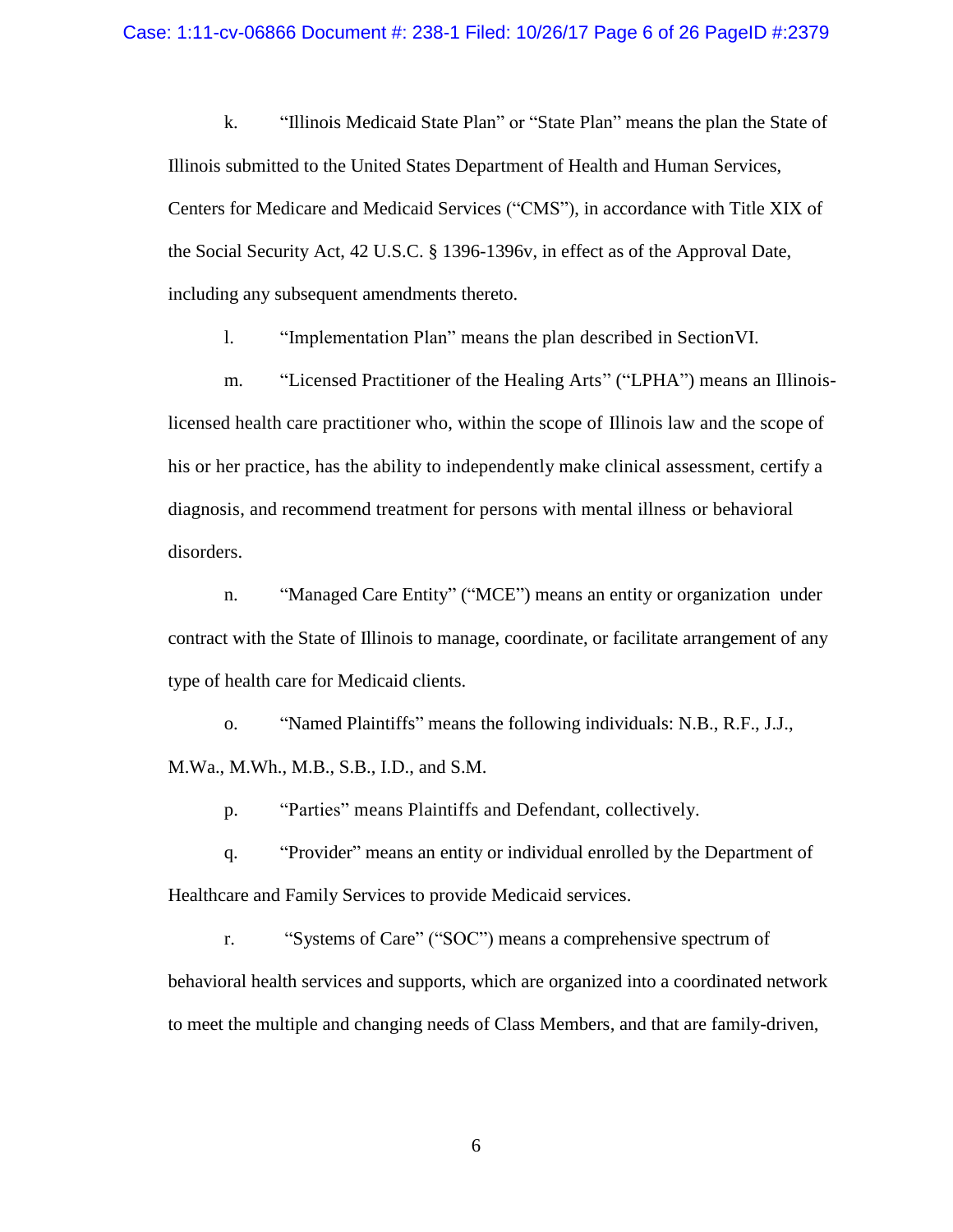#### Case: 1:11-cv-06866 Document #: 238-1 Filed: 10/26/17 Page 7 of 26 PageID #:2380

youth-guided, individualized, culturally and linguistically competent, data-driven, and community-based.

# **V. THE SYSTEM FOR PROVIDING MENTAL AND BEHAVIORAL HEALTH SERVICES TO CHILDREN UNDER THE EPSDT REQUIREMENTS**

9. Defendant shall ensure the availability of services, supports and other resources of sufficient quality, scope and variety to meet her obligations under the Consent Decree and the Implementation Plan as necessary to achieve the Benchmarks required in Paragraph 35. Defendant shall implement sufficient measures, consistent with the preferences, strengths and needs of the Class Members, to provide the services required by the terms of this Consent Decree.

10. Annual budgets submitted by Defendant on behalf of her agency shall request sufficient funds necessary to develop and maintain the services, supports and structures described in the Consent Decree for which Defendant's agency has statutory and regulatory authority. Nothing contained in this Paragraph shall be deemed to create or operate as (a) a condition or contingency upon which any term of the Consent Decree depends; or (b) a circumstance entitling Defendant to alter, amend or modify the implementation or timing of Defendant's obligation under the Consent Decree.

11. Subject to the provisions of this Consent Decree, Defendant will make available to Class Members a continuum of medically necessary mental and behavioral health services authorized and required by the EPSDT requirement of the Medicaid Act (*see* 42 U.S.C. §§ 1396a(a)(43); 1396d(a)(4)(B); 1396d(a)(13)(C), 1396d(a)(16), and 1396d(r)(5)).

12. The continuum of care will be provided through the development of a Medicaid behavioral health delivery model ("Model"). The process and principles of the Model shall be set forth in the Implementation Plan. Among other matters, Defendant shall be allowed to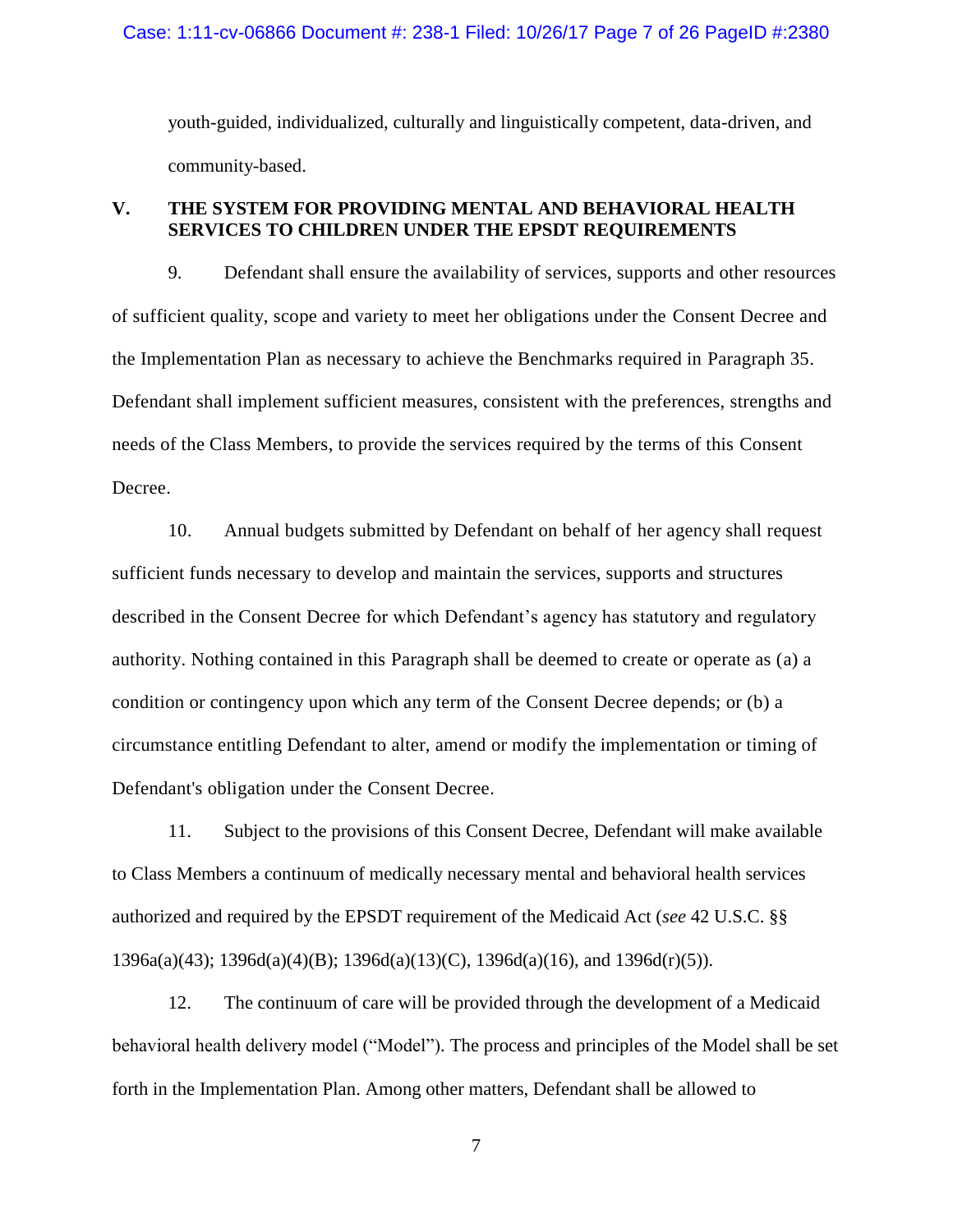#### Case: 1:11-cv-06866 Document #: 238-1 Filed: 10/26/17 Page 8 of 26 PageID #:2381

incorporate SOC, care coordination, case management, and community integration into the Model and Implementation Plan.

13. The Model shall be developed and implemented in phases and the Medicaid services included in the continuum of care under the Model shall be set forth and defined in this Consent Decree and the Implementation Plan. The continuum of care available to Class Members shall include all medically necessary home- and community-based services and supports, as well as inpatient psychiatric services in a Psychiatric Residential Treatment Facility ("PRTF"), that are authorized, approved, and required under  $42 \text{ U.S.C. }$  §  $1396d(a)(16)$ ,  $1396d(h)$ and implementing federal regulations and that are eligible for Federal Financial Participation. The Implementation Plan shall describe a method to triage or otherwise phase in the utilization of PRTF services during the development of home- and community-based services in the Model so as to serve Class Members in the least restrictive appropriate setting and avoid the unnecessary institutionalization of Class Members. Nothing in this Consent Decree shall require or authorize any particular service to be covered or made available to any Class Member if such service is beyond the federal Medicaid provisions that authorize services. This Consent Decree shall not override or supersede applicable Medicaid law, and nothing in this Consent Decree shall require the provision of any type of service prior to approval from CMS.

14. Beyond Defendant's obligation to provide services in accordance with the EPSDT requirements of Title XIX, in conformance with applicable law regarding the integration mandate under the Americans with Disabilities Act and the Rehabilitation Act, this Consent Decree shall not dictate how Defendant shall otherwise operate or fund the State's Medical Assistance programs.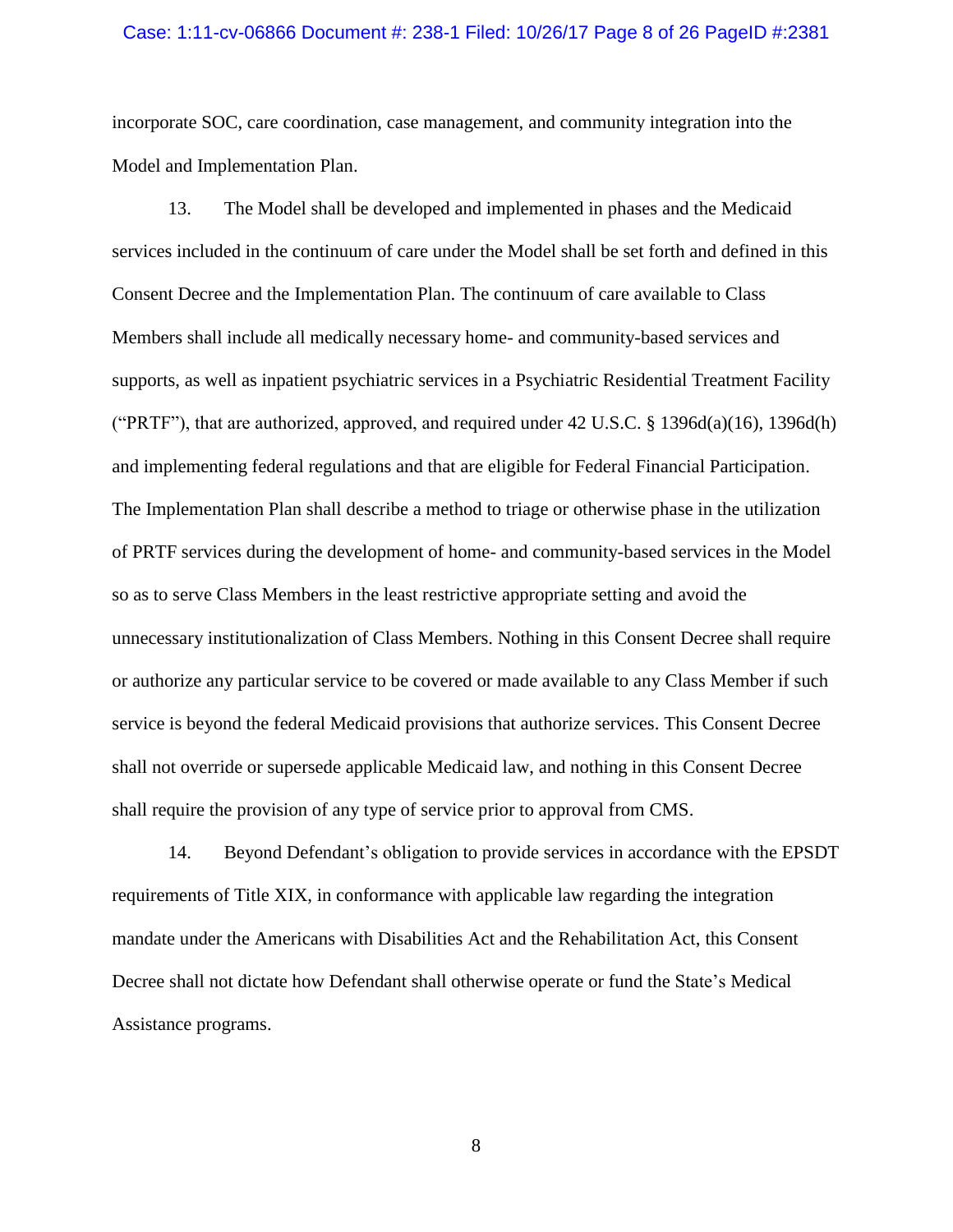#### Case: 1:11-cv-06866 Document #: 238-1 Filed: 10/26/17 Page 9 of 26 PageID #:2382

15. Services provided through the continuum of care shall be based on clinical decisions and medical necessity criteria as determined by Defendant, consistent with applicable law. Defendant may make medical necessity determinations and establish utilization control procedures through the use of such entities as Quality Improvement Organizations or other entities chosen by Defendant. Defendant shall retain the authority to establish medical necessity criteria and cost sharing as permitted under Title XIX and, where applicable, approval by CMS. Defendant may require Class Members to enroll with a managed care entity for any or all care coordination, case management and services. Nothing in this Consent Decree shall prohibit Defendant from using managed care entities as determined by Defendant and authorized or required under applicable law. Any services provided pursuant to this Consent Decree shall remain subject to all applicable requirements herein, even if arranged through managed care entities or other third parties.

16. After the Approval Date and before final approval of the Implementation Plan, the parties agree to work collaboratively to address the needs of Class Members who require PRTF services on an emergent basis.

17. Defendant shall timely develop and implement a Model in the Implementation Plan that shall, at a minimum:

a. Include a structure to link Class Members to medically necessary services on the continuum of care;

b. Provide statewide medically necessary mental and behavioral health services and supports required and authorized under the EPSDT requirement of the Medicaid Act that are sufficient in intensity and scope and appropriate to each Class Member's needs consistent with applicable law;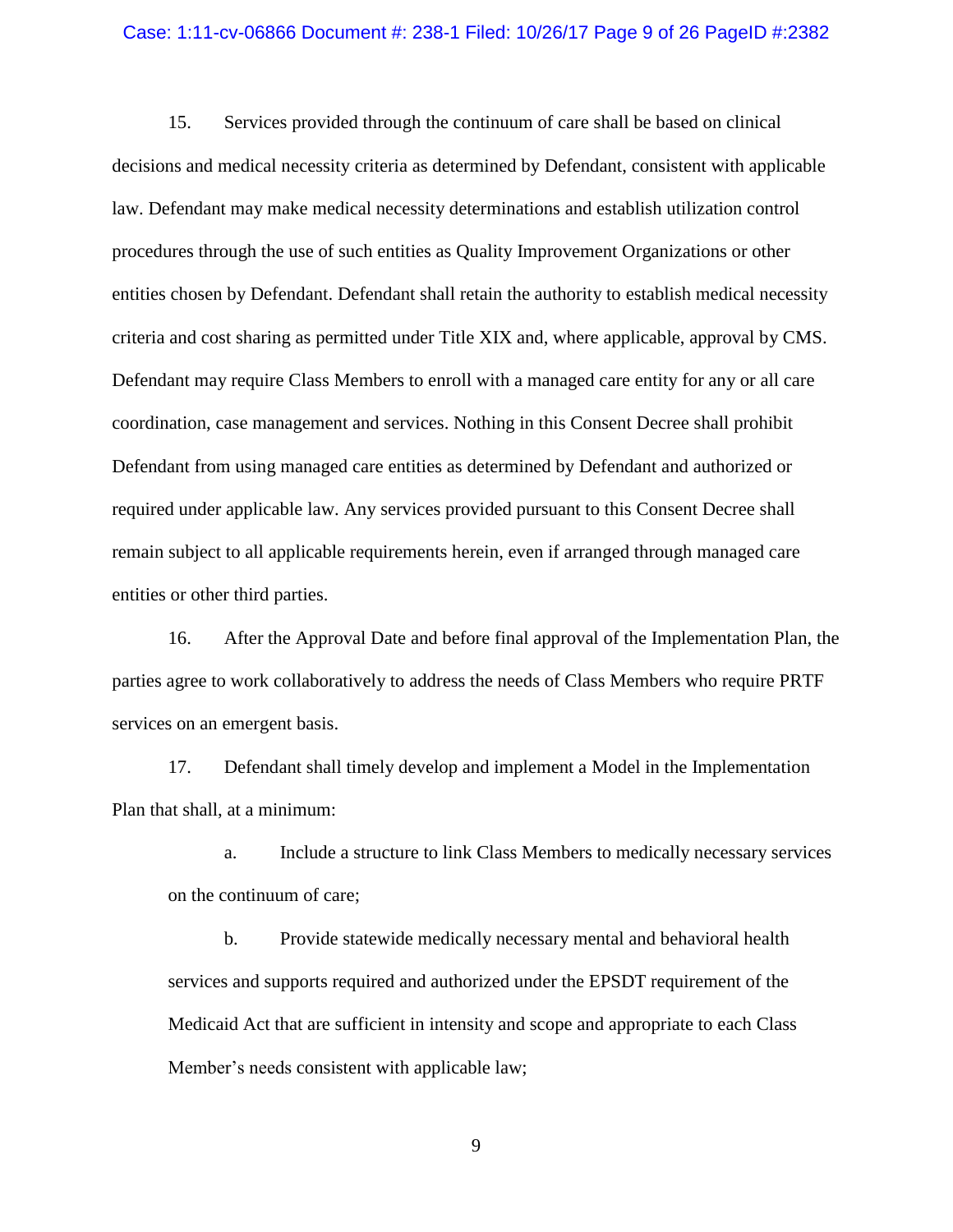c. Provide notice to HFS-enrolled Primary Care Physicians ("PCPs") who perform periodic and medically necessary inter-periodic screenings to offer Class Members and families the opportunity to receive a mental and behavioral health screening during all periodic and inter-periodic screenings;

d. Implement a standardized assessment process, including an assessment tool that shall be utilized statewide, for the purpose of determining Class Members' strengths and needs and informing treatment planning, medical necessity, intensity of service, and, as applicable, appropriate services for Class Members;

e. Establish a stratification methodology of identifying which Class Members qualify for particular services (including sub-acute care), the intensity of service delivery, and the intensity of care coordination, based upon the standardized assessment process and consistent with the requirements of the Consent Decree;

f. Establish tiers of care coordination consistent with the requirements of the Consent Decree, with caseloads and service intensity consistent with the stratification and assessment process. The Implementation Plan may provide that Class Members demonstrating the greatest needs and qualifying for intensive community services and sub-acute inpatient services shall qualify for intensive care coordination, such as High Fidelity Wraparound services, as defined by the National Wraparound Initiative  $(\frac{http://nwi.pdfx.edu/}{http://nwi.pdfx.edu/}{$ . To the extent Class Members qualify for the services set forth in this Paragraph, such services will be provided in a timely manner;

g. Prepare and implement with reasonable promptness individual plans of care for each Class Member to serve the Class Member in the least restrictive setting appropriate to meet the Class Member's treatment goals. Individual plans of care shall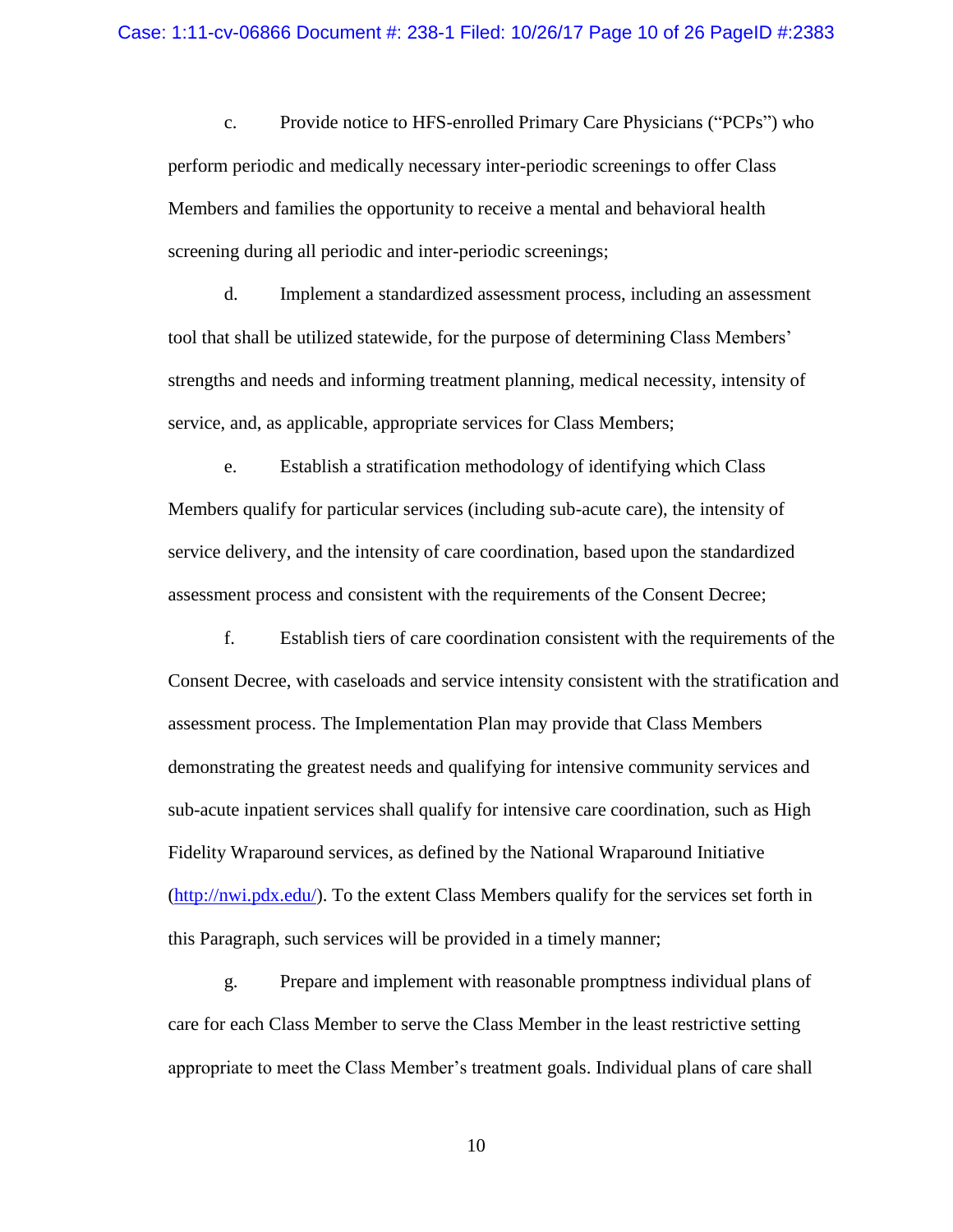describe the Class Member's treatment goals, objectives, and timetables for achieving these goals and objectives, including moving to less intensive levels of service, and that set forth the specific services that will be provided to the Class Member and family, including the frequency, intensity and providers of such services. The individual plans of care shall be reviewed at least annually and updated as needed to reflect the changing needs of the Class Member and family, using, as necessary, re-assessment and other clinical instruments to identify the changing needs of the Class Member and family. Individual plans of care may be prepared by or in conjunction with one or more MCEs;

h. Establish child and family teams including the group of people chosen by the Class Member and family with the aid of the care coordinator to assist with the treatment planning process;

i. Establish a Mobile Crisis Response ("MCR") model, including the development of crisis stabilizers, to provide behavioral health crisis response on a twenty-four hour a day, seven day a week basis; the MCR shall be established consistent with, or as the successor to, the Screening, Assessment and Support Services ("SASS") program;

j. Include a plan to coordinate among providers the delivery of services and supports to Class Members in order to improve the effectiveness of services and improve outcomes;

k. Establish a process to communicate with Class Members, families, and stakeholders about the service delivery, service eligibility, and how to gain access to the Model, regardless of the point of entry or referral source; and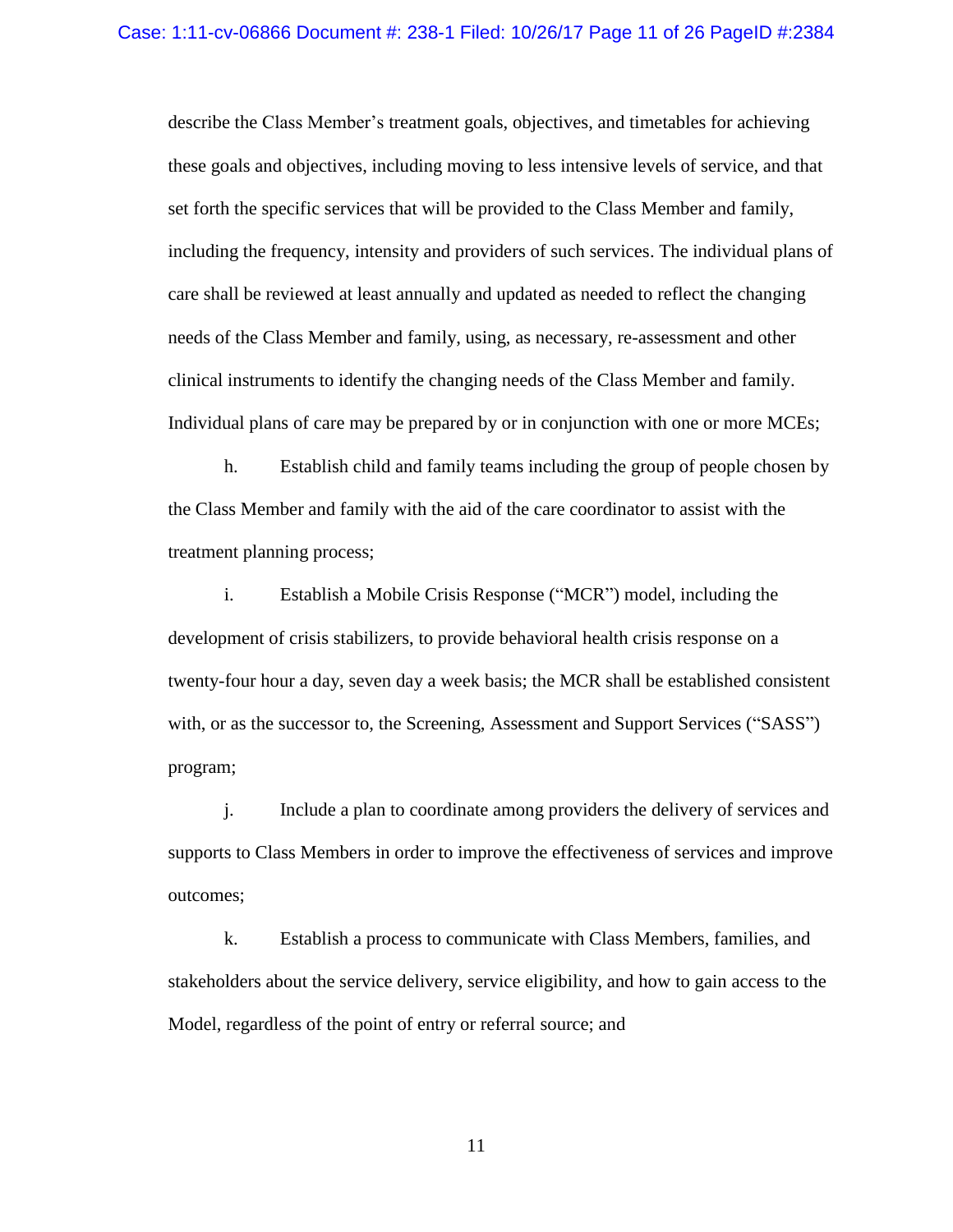l. Contain procedures to minimize unnecessary hospitalizations and out-ofhome placements.

18. Nothing shall prohibit Defendant from engaging, collaborating with, or delegating service oversight or operational duties established under this Consent Decree or the Implementation Plan to another State entity as permitted under applicable law. The duties or responsibilities delegated to another State entity shall be performed consistent with Defendant's obligations under this Consent Decree and Implementation Plan; provided, however, that the inclusion of other State agencies in this Paragraph neither binds those agencies to this Consent Decree's obligations nor relieves Defendant of her obligations under this Consent Decree. This Consent Decree does not require the use of any particular federal funding mechanism, and nothing in this Consent Decree requires that payment for any service be made out of any particular state agency or entity budget or appropriation.

19. As part of the Implementation Plan, Defendant may establish operational policies and structures necessary to implement this Consent Decree, including but not limited to financial and budgeting matters, funding of services, and interagency coordination of services, and that involve coordination with other child-serving state agencies and boards, including but not limited to: the Illinois Department of Human Services, including the Division of Mental Health and the Division of Developmental Disabilities; the Illinois Department of Children and Family Services; the Illinois Department of Juvenile Justice; the Illinois Department of Public Health; and the Illinois State Board of Education.

20. Nothing shall prohibit Defendant from engaging, consulting, collaborating with, or utilizing contractors or other State entities as she determines necessary to (a) design, review, coordinate, or manage the development of any part of the Model or the Implementation Plan, (b)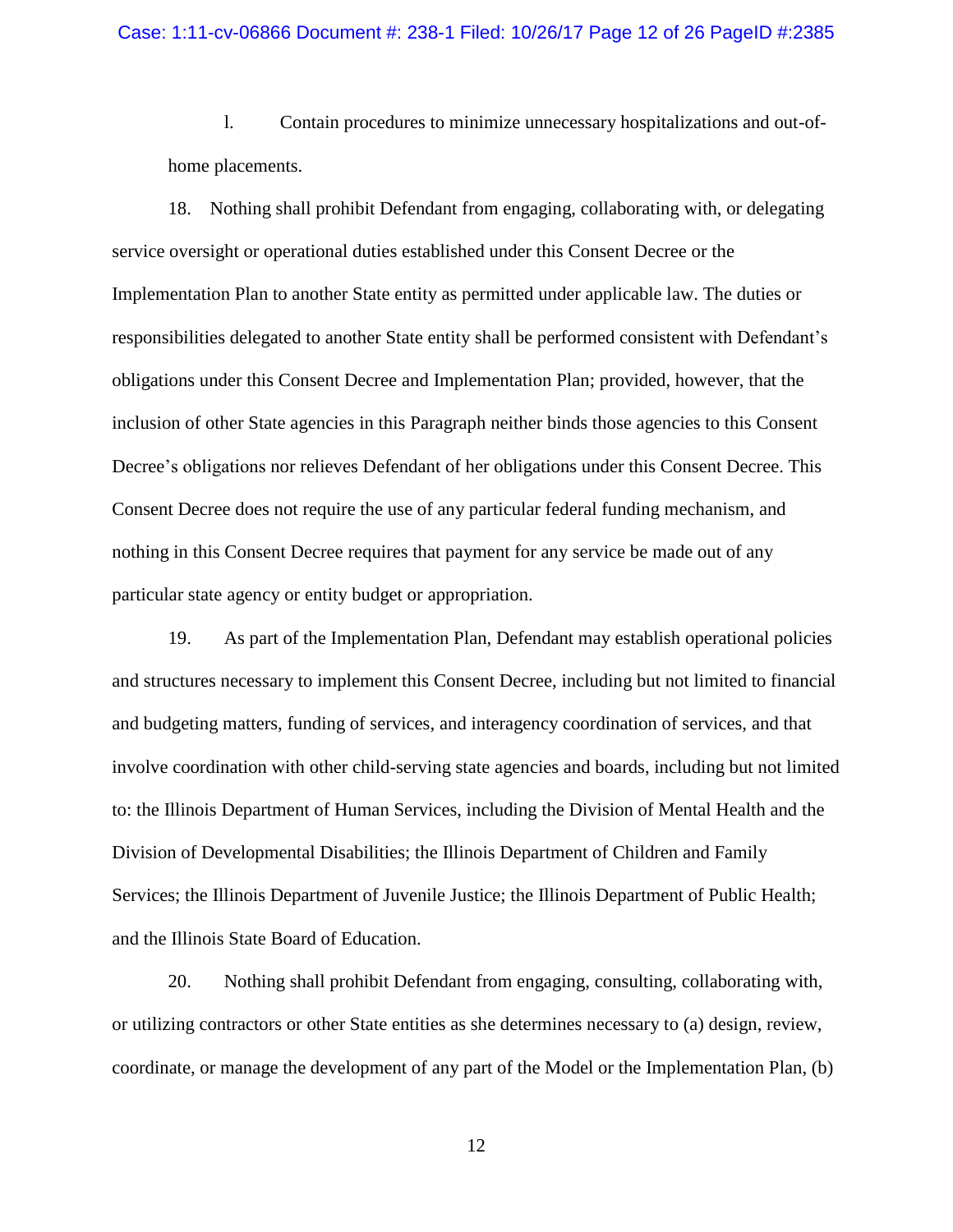provide planning, education, outreach, training, analysis, and technical support or advice to Defendant, other State entities, providers, or contractors (c) provide, coordinate, manage, review, or authorize care or services to Class Members, or (d) implement any part of the Model or the implementation plan. The use of contractors or other State entities does not relieve Defendant of her obligation to comply with the terms of this Consent Decree and Implementation Plan.

## **VI. IMPLEMENTATION**

21. Within nine (9) months after the Approval Date, Defendant shall provide Class Counsel and the Expert with a draft Implementation Plan. Class Counsel and the Expert will provide input regarding the draft Implementation Plan, which shall be finalized within twelve (12) months following the Approval Date. If, after negotiation, the Expert or Class Counsel disagrees with Defendant's proposed Implementation Plan, the Court shall resolve all disputes and approve a final Implementation Plan. The Implementation Plan, and all amendments or updates thereto, shall be filed with the Court and shall be incorporated into and become enforceable as part of this Consent Decree. Defendant shall make the Implementation Plan available to Class Members and the public by posting it to Defendant's website within five (5) business days after it is filed with the Court and within five business days after any changes to the Implementation Plan are filed with the Court. The Implementation Plan, must, at a minimum:

a. Establish specific tasks, timetables, goals, programs, plans, strategies and protocols describing Defendant's approach to fulfilling all of the requirements of this Consent Decree;

b. Describe the hiring, training and supervision of the personnel necessary to implement this Consent Decree;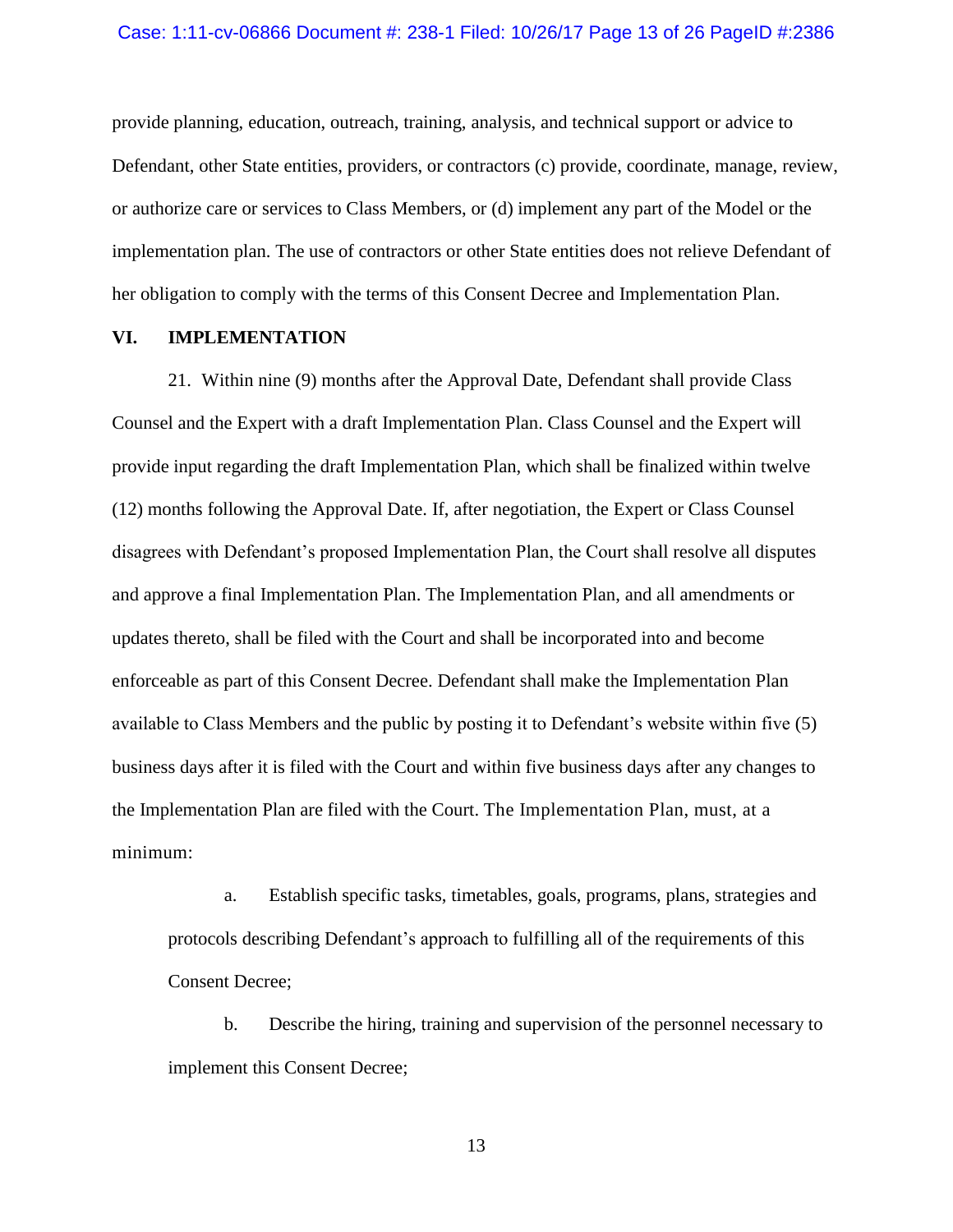c. Describe the activities required to support the development and availability of services, including inter-agency agreements, and other actions necessary to implement this Consent Decree;

d. Identify, based on information known at the time the Implementation Plan is finalized and updated on a regular basis, any Medicaid-authorized services or supports anticipated or required in Service Plans developed pursuant to this Consent Decree that are not currently available in the appropriate quantity, quality or geographic location;

e. Describe the methods by which information will be disseminated, the process by which Class Members may request services, and the manner in which Defendant will maintain current records of Class Member service requests;

f. Describe the requirements of an interim plan of care for individuals receiving services in accordance with Paragraphs 24-25 that is consistent with Paragraph  $17(g)$ ; and

g. Describe the methods by which Defendant intends to meet the obligations of this Consent Decree.

22. The Implementation Plan shall be reviewed by the Defendant at least annually and updated or amended as necessary. Class Counsel and the Expert shall have the opportunity to review and comment upon any proposed updates or amendments at least 60 days before the effective date of any updates or amendments. In the event Class Counsel or the Expert disagree with Defendant's proposed updates or amendments, Class Counsel shall state all objections in writing at least 30 days before the effective date of any updates or amendments. In the event that Defendant and Class Counsel do not agree on updates and amendments, the Court shall resolve any and all disputes before any updates or amendments become effective.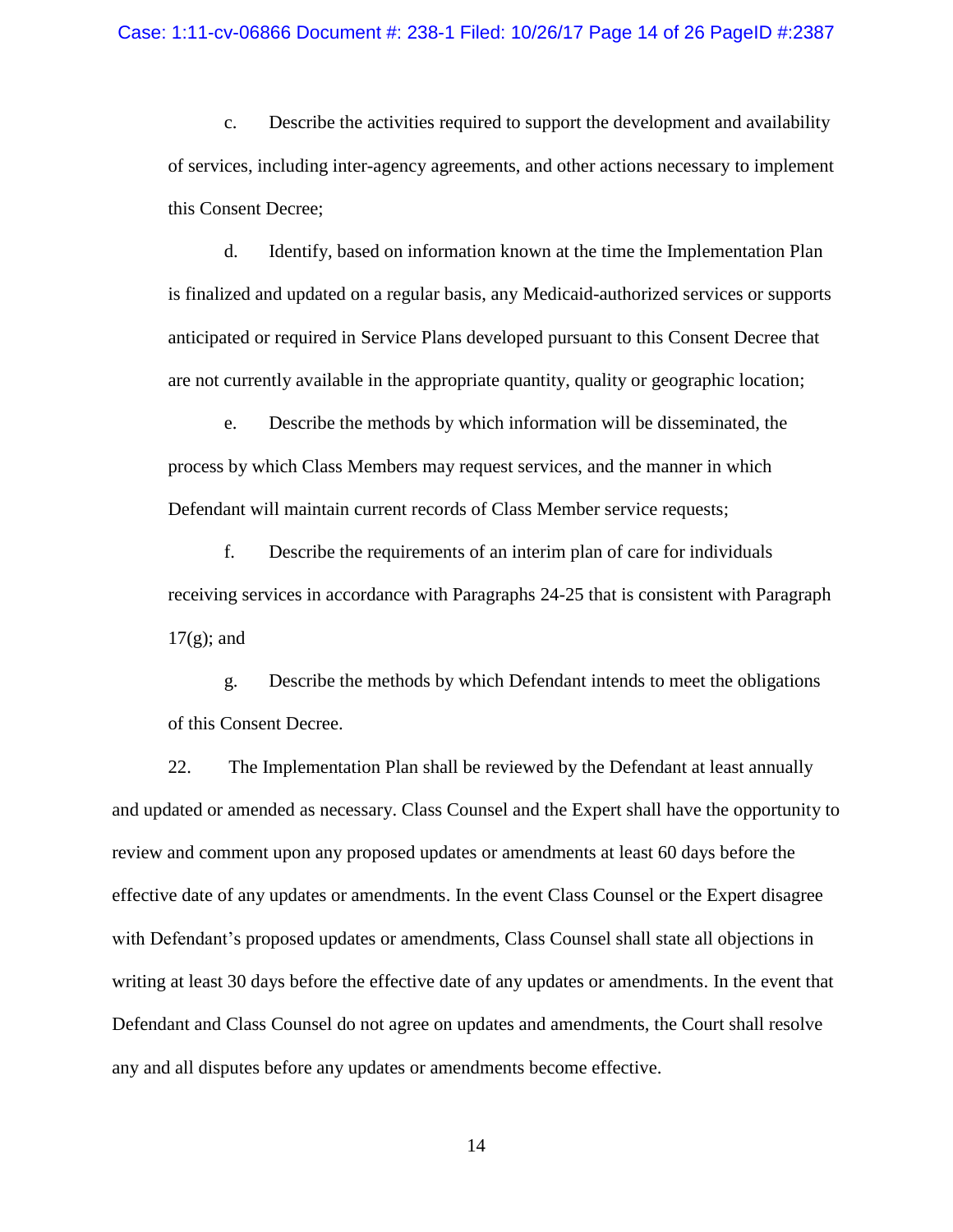# **VII. NAMED PLAINTIFFS AND CLASS MEMBERS WHO RECEIVED PRELIMINARY OR INTERIM RELIEF**

23. On the Approval Date, any prior Temporary Restraining Order ("TRO"), Preliminary Injunction ("PI"), or other order for relief issued in this case against Defendant on behalf of a Named Plaintiff or Class Member for EPSDT services shall dissolve. To the extent any other court has issued an order granting relief related to EPSDT services for any plaintiff in the individual actions listed in Paragraph 26, the applicable parties shall jointly move for dissolution of all such orders.

24. After the Approval Date, any services granted to a Named Plaintiff or Class Member pursuant to any TRO or PI dissolved in accordance with Paragraph 23, or pursuant to a request made by Class Counsel without the entry of a court order during the pendency of this litigation prior to the Approval Date, shall continue until the services are either no longer necessary or the Class Member's needs are addressed in a manner consistent with the provisions of the Consent Decree and Implementation Plan. No later than 30 days after the Approval Date, Class Counsel shall provide a list identifying all individuals eligible for services pursuant to this Paragraph.

25. For each Named Plaintiff or Class Member who is receiving services pursuant to Paragraph 24, Defendant will assign a care coordinator, from an entity contracted by Defendant to provide such services, to manage the Class Member's case and provide care coordination services. The care coordinator will assist in developing an interim service plan in accordance with the Implementation Plan. Each Named Plaintiff or Class Member, and his or her family as necessary, shall cooperate with the care coordination service.

26. This Consent Decree applies to all Named Plaintiffs and Class Members and fully resolves all claims for any form of relief that have been or could have been raised by or on behalf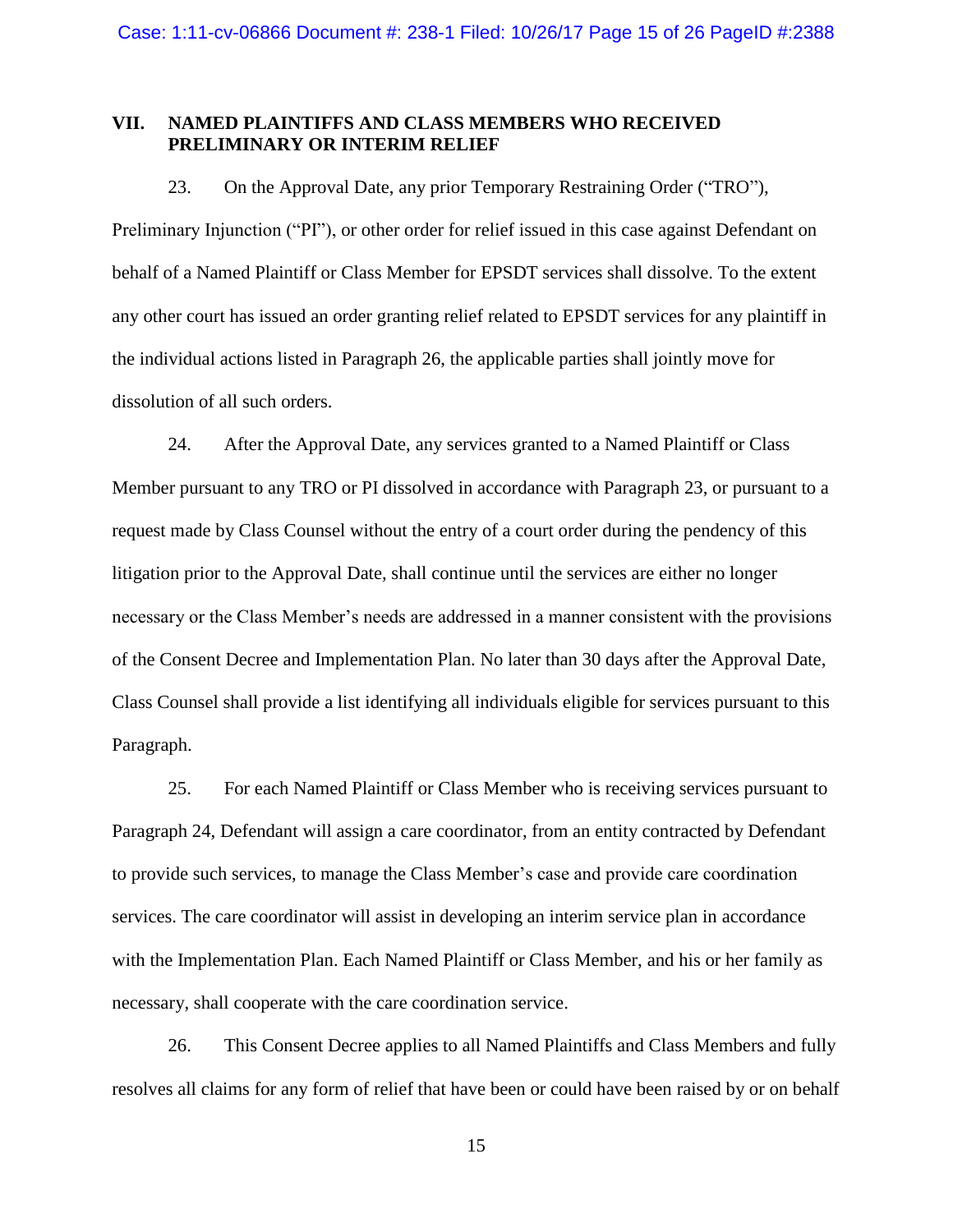#### Case: 1:11-cv-06866 Document #: 238-1 Filed: 10/26/17 Page 16 of 26 PageID #:2389

of the Named Plaintiffs and Class certified by the Court against Defendant or the Department of Healthcare and Family Services relating to the subject of this action. With respect to the other pending individual EPSDT cases listed in this Paragraph beyond the *N.B. v. Norwood* class action, this Consent Decree also fully resolves any and all claims for injunctive or declaratory relief arising from those individual actions. Any additional non-class claims arising from those individual actions shall be resolved through separate settlement agreement, and those individual actions shall be dismissed in their entirety with prejudice and without award of attorneys' fees or costs; however, such final resolution and dismissal of any remaining non-class claims in individual actions brought by plaintiffs A.F. and L.H. shall not be required prior to final approval of this Consent Decree. All fees and costs associated with all individual actions listed in this Paragraph, including those by plaintiffs A.F. and L.H., are addressed in Paragraph 39 of this Consent Decree. The other pending individual actions are as follows: *K.P., et al. v. Norwood*, 12- 2044 (C.D. Ill.); *S.B. v. Norwood*, 12-3077 (C.D. Ill.); *J.T. v. Norwood*, 12-3203 (C.D. Ill.); *T.G., et al. v. Hamos*, 12-3320 (C.D. Ill.); *A.K., et al. v. Norwood*, 13-3020 (C.D. Ill.); and *H.H., et al. v. Hamos*, 14-2732 (N.D. Ill.).

## **VIII. EXPERT MONITORING**

27. The parties will agree on one (1) Expert within ninety (90) days of the Court's approval of this Consent Decree. The Expert shall be knowledgeable regarding (1) the delivery of medically necessary mental and behavioral health services to children who have been diagnosed with a mental health or behavioral disorder; (2) the principles of SOC and community integration; (3) the administration of Medicaid-funded services through a state plan and federally authorized waivers; (4) federal Medicaid funding processes and mechanisms; and (5) the use of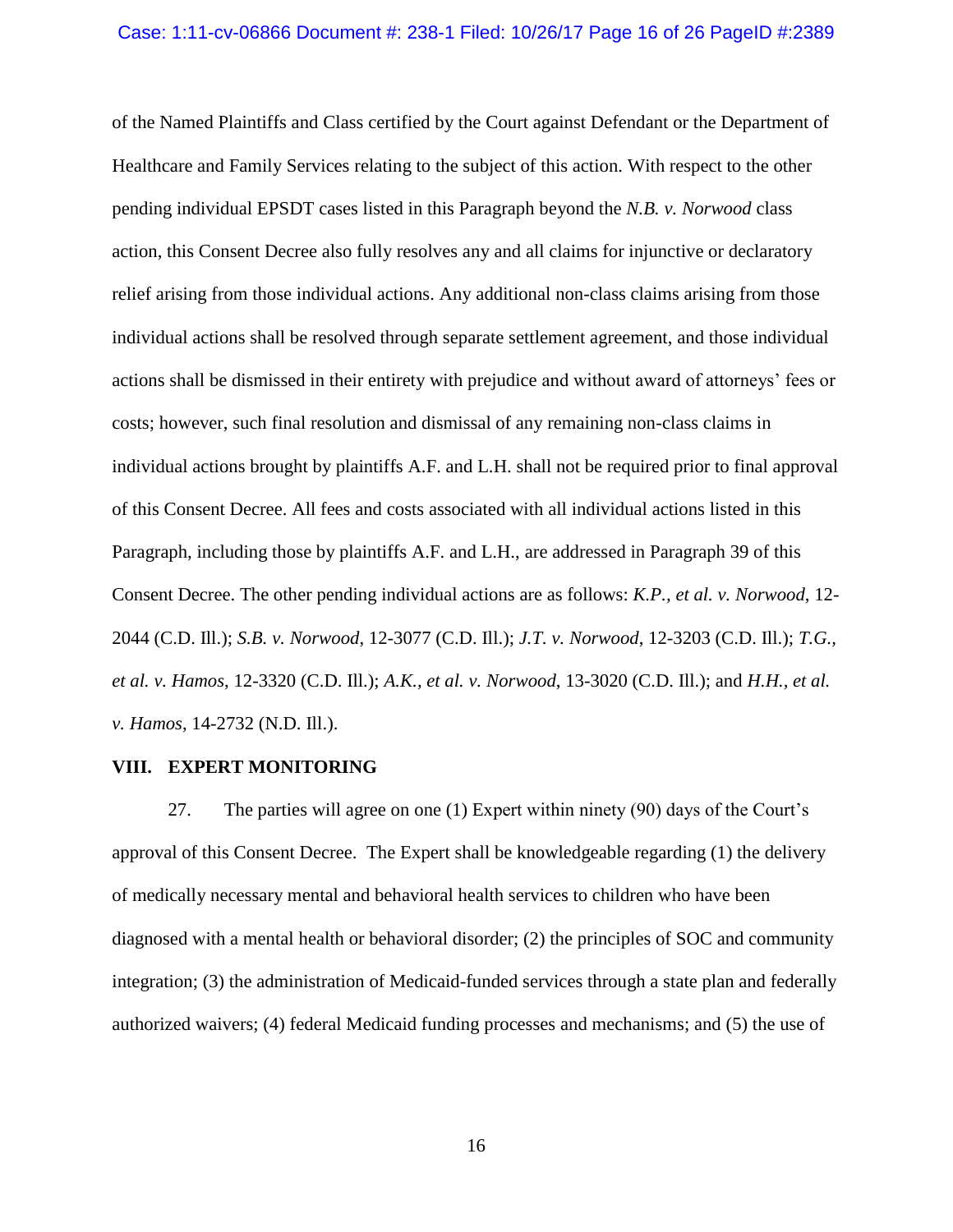#### Case: 1:11-cv-06866 Document #: 238-1 Filed: 10/26/17 Page 17 of 26 PageID #:2390

care coordination and managed care in service delivery. Once the Expert is agreed upon, the parties shall file a motion for an agreed order of the court that identifies the Expert.

28. Defendant shall compensate the Expert and his or her staff at their usual and customary rate, subject to approval by the Court. Defendant shall reimburse all reasonable expenses of the Expert and the Expert's staff, consistent with the guidelines set forth in the "Governor's Travel Control Board Travel Guide for State Employees." Defendant may seek relief from the Court if Defendant believes that any of the Expert's charges is inappropriate or unreasonable.

29. In the event that the Parties are unable to agree upon the selection of an Expert, as provided in Paragraph 27, Class Counsel and Defendant each shall propose to the Court a candidate, and any alternative candidates meeting the qualifications set forth in Paragraph 27, within 30 days. The Court, with input from the Defendant and Class Counsel, may select an Expert from the candidates submitted or request that the parties submit one or more additional candidates, meeting the qualifications of Paragraph 27, within 30 days.

In the event the Expert resigns or otherwise becomes unavailable, and the Parties cannot agree on a replacement Expert to recommend to the Court, the process described above will be used to select a replacement Expert.

30. The Expert's duties shall include evaluating and reporting to the Court and the Parties about Defendant's progress on implementing the requirements as necessary to achieve the Benchmarks in Paragraph 35 of this Consent Decree. Defendant will comply with the Expert's reasonable requests for documentation, data or other information that is under the Defendant's control and is related to the Expert's review and evaluation of Defendant's compliance with the Consent Decree. Defendant will, upon reasonable notice, permit the Expert to conduct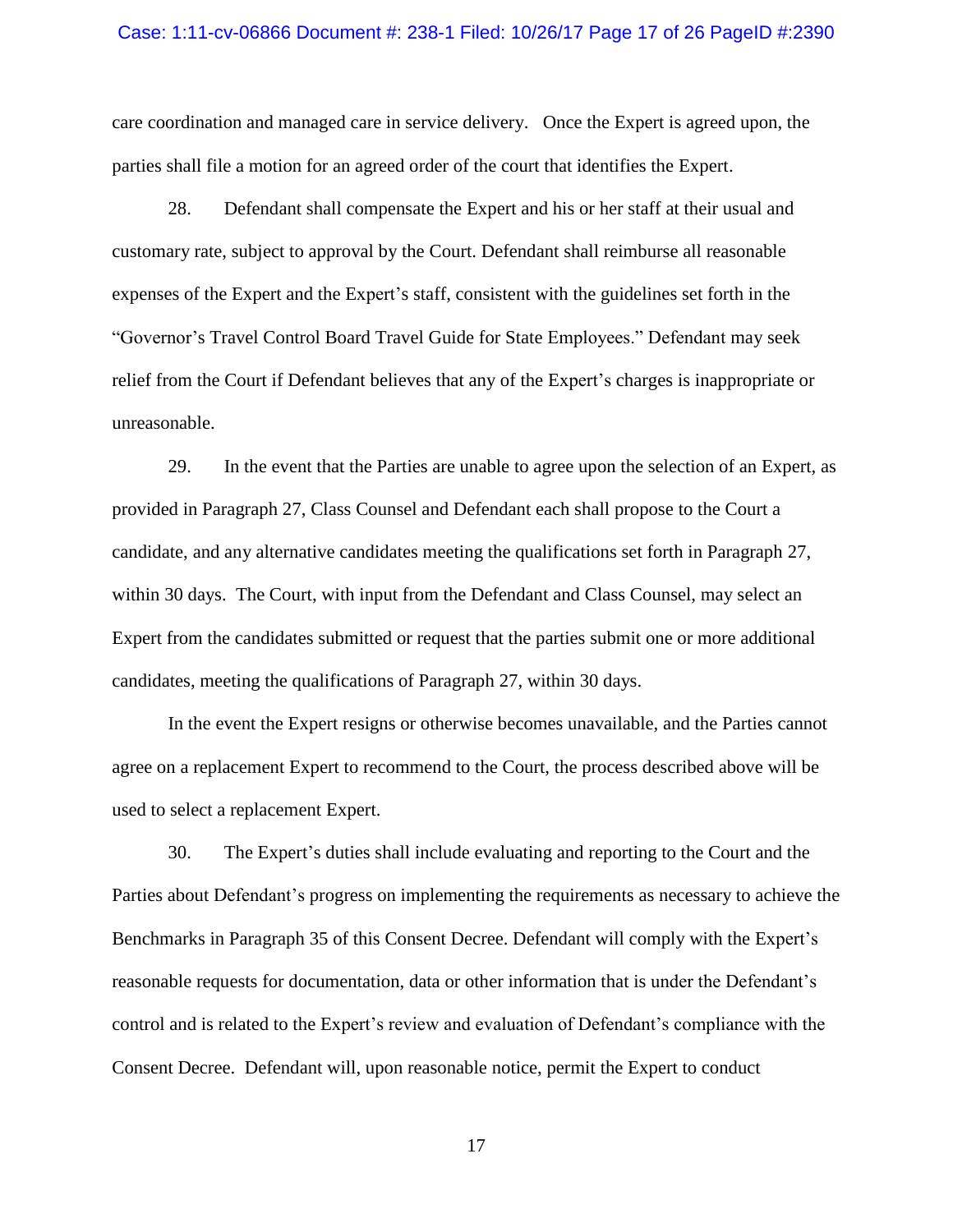#### Case: 1:11-cv-06866 Document #: 238-1 Filed: 10/26/17 Page 18 of 26 PageID #:2391

confidential interviews of Defendant's staff and consultants, except her attorneys. The expert will have reasonable access to any Class Members and their records and files, as well as to those service providers, facilities, buildings and premises that are reasonably related to the Expert's review and evaluation of Defendant's compliance with the Benchmarks in Paragraph 35. The parties shall comply with each other's requests for information that are reasonably related to Defendant's compliance with the Decree, including without limitation requests for records and other relevant documents that are under the party's control, pertinent to implementation of the Decree or to Class Members, and covered by an appropriate protective order. The Parties also shall be permitted to review documents provided to the Expert. The parties and the Expert shall agree to a Protective Order prior to conducting any interviews or sharing any information, records or files to ensure that all information is kept confidential.

31. Within sixty (60) days after the first anniversary of the approval of the Implementation Plan, the Expert shall file a written report with the Court and the parties regarding the Defendant's progress on implementing the requirements of this Consent Decree and the Implementation Plan as necessary to achieve the Benchmarks in Paragraph 35. The Expert shall redact any portions of the report necessary to make certain confidential matters and information are not disclosed. The Expert shall issue additional annual reports to the Court and the Parties corresponding with the date of the first Expert report. The Defendant shall post all Expert reports filed with the court, subject to redaction if redacted in the publicly available court file, to the Defendant's website.

## **IX. DISPUTE RESOLUTION**

32. In the event that Class Counsel believes that Defendant is not complying with the terms of the Consent Decree, Class Counsel shall provide written notice to Defendant of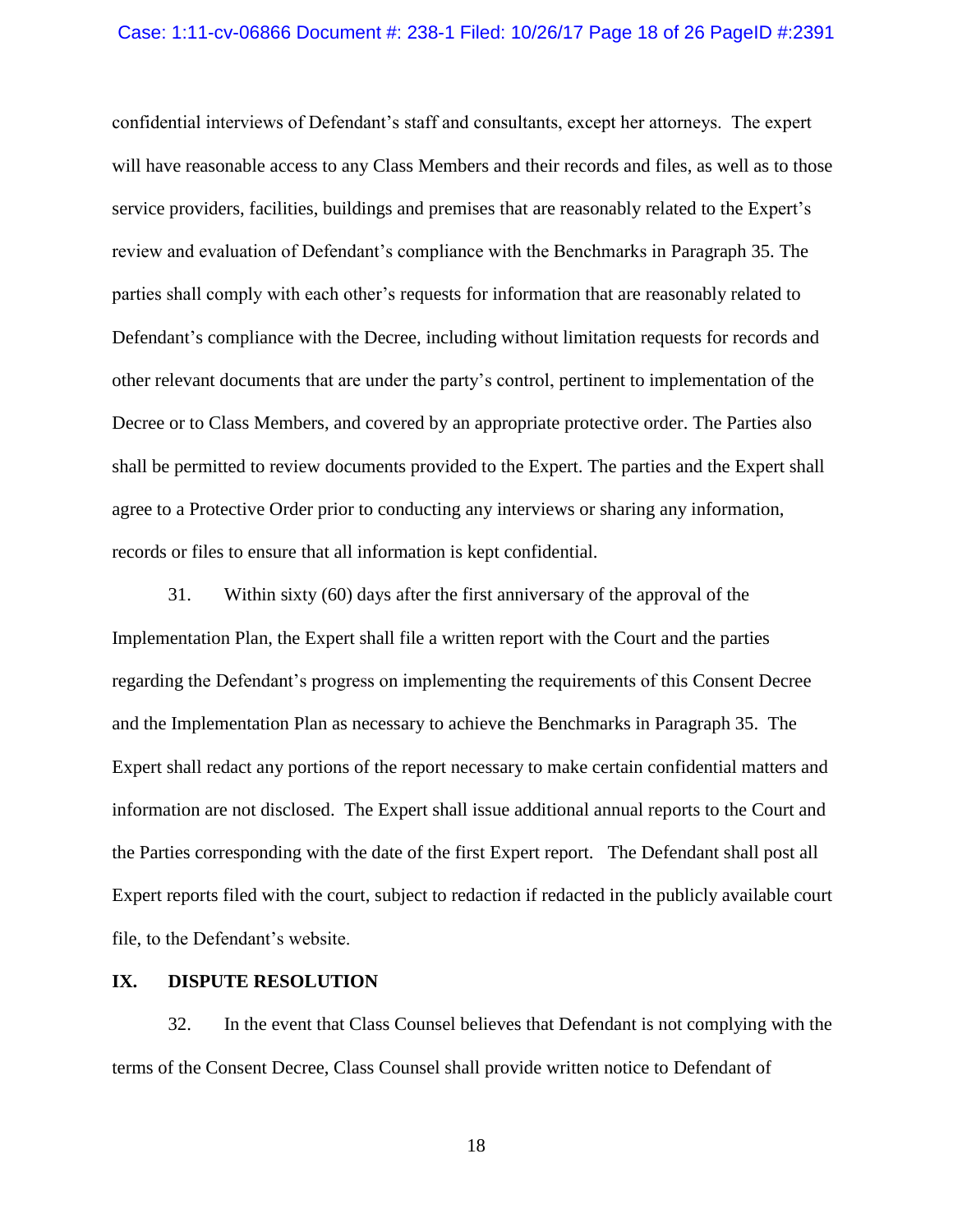#### Case: 1:11-cv-06866 Document #: 238-1 Filed: 10/26/17 Page 19 of 26 PageID #:2392

Defendant's potential non-compliance. Defendant shall respond in writing within thirty days of receipt of Class Counsel's notification of a claim of non-compliance. Class Counsel shall advise Defendant of their acceptance or rejection of Defendant's response within seven business days of their receipt of Defendant's response. If rejected, the Parties shall meet within ten days to discuss and attempt to resolve any matter addressed in the written submissions. If the Parties are not successful in their efforts to resolve the matter, they may jointly or individually seek intervention from the Court for the purpose of effecting compliance with the provisions specified in the written submissions.

33. Class Counsel shall not seek an order of contempt against Defendant for the purpose of securing compliance with any term or related to any requirement of this Consent Decree, except as may be necessary and related to the Defendant's compliance with a prior order entered pursuant to the processes followed under Paragraph 32.

34. No Class Member, Plaintiff(s), Class Counsel, or any other group or entity purporting to act on behalf of any Class Members may seek an order of contempt or seek to enforce this Consent Decree solely: on the basis of any isolated instance of alleged noncompliance with this Consent Decree; for the purpose only of seeking any individualized or other relief not expressly provided in the Consent Decree; or on the basis of any issue, requirement, or prohibition not expressly provided in the Consent Decree.

# **X. BENCHMARKS**

35. Defendant is expressly permitted to implement the Model described in Paragraph 17 in phases. Defendant shall provide certification to the Court, Class Counsel and the Expert upon substantially meeting the following Benchmarks, pursuant to the standards that shall be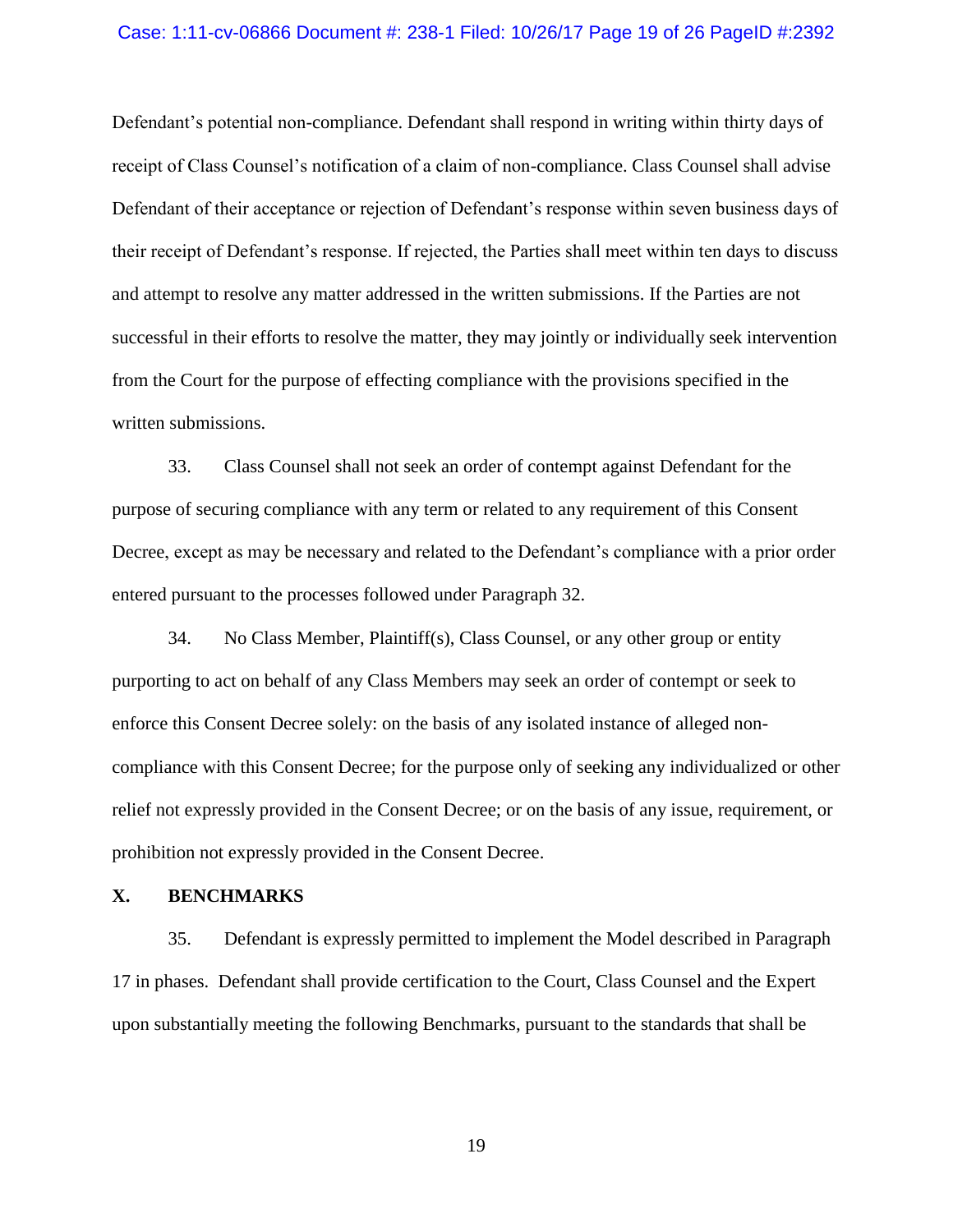established through timely amendment to the Implementation Plan as appropriate for each Benchmark:

A. Benchmark No. 1: Within five (5) years after approval of the Implementation Plan, Defendant shall accurately certify to Class Counsel, the Expert and the Court that substantially all systems and processes that Defendant intends to utilize to implement the Model in accordance with the Implementation Plan are at least operational as outlined in the Implementation Plan.

B. Benchmark No. 2: Within two (2) years after the successful certification of Benchmark No.1, Defendant shall accurately certify to Class Counsel, the Expert and the Court that the Model is at a capacity to substantially serve the Class's needs for intensive home- and community-based services on a systemic level statewide. After successful certification of Benchmark No. 1, the Implementation Plan shall be amended (in accordance with the process set forth in Paragraph 22) to establish the standard for sufficient capacity that is necessary to substantially serve the Class's needs for intensive home- and community-based services on a systemic level statewide. Nothing in this Consent Decree shall be interpreted to require that the standard for Benchmark No. 2 guarantees that each Class Member will receive care or services precisely tailored to his or her particular needs.

36. If Class Counsel disputes the accuracy of a certification made by the Defendant on the Benchmarks in Paragraph 35, Class Counsel shall notify the Court simply that the certification is being disputed and the Parties shall engage in the dispute resolution process described in Section IX to address the certification. If the dispute regarding the certification is resolved by the parties utilizing the dispute resolution process without further involving the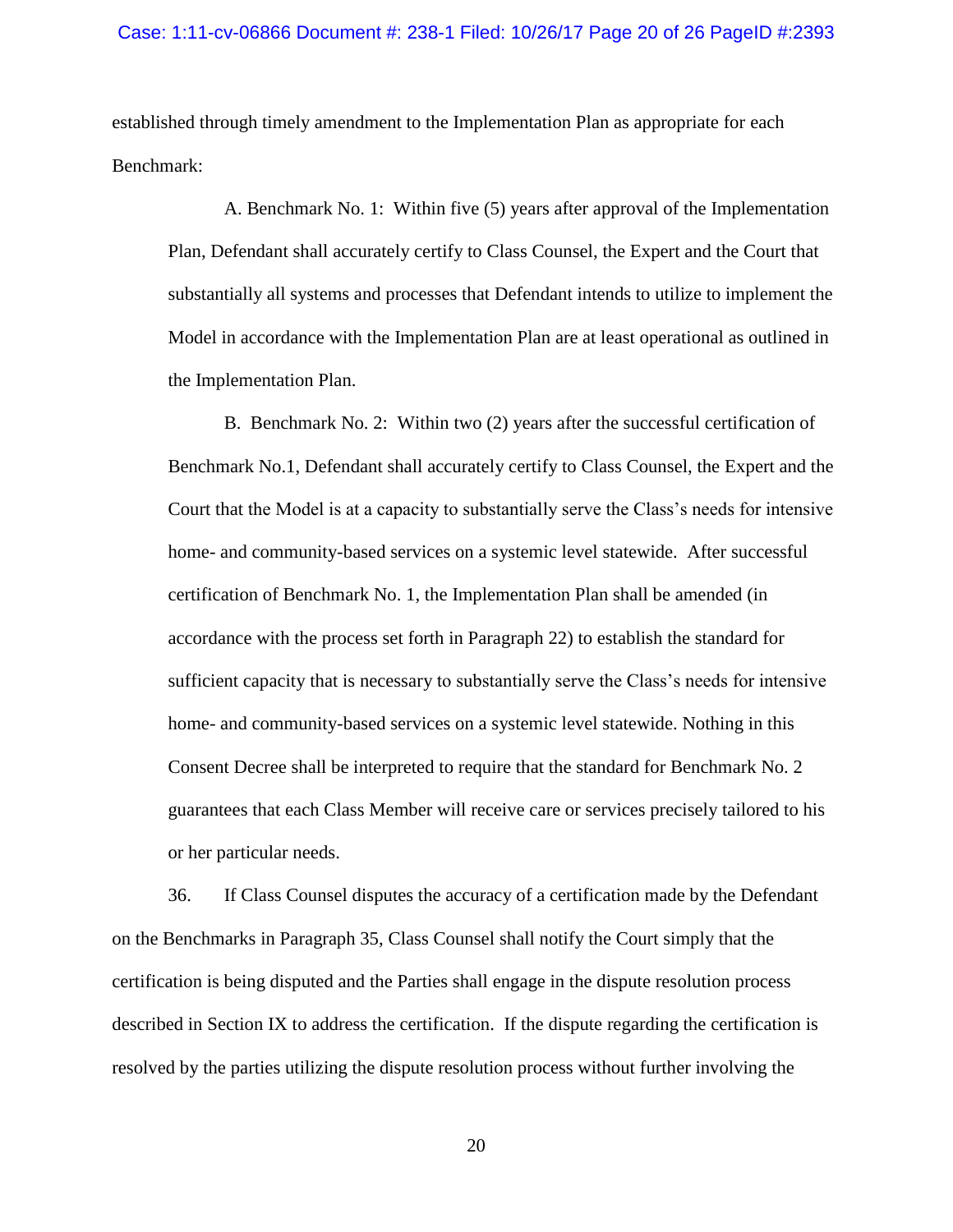#### Case: 1:11-cv-06866 Document #: 238-1 Filed: 10/26/17 Page 21 of 26 PageID #:2394

Court, the Parties shall jointly notify the Court of the resolution and, when applicable and in the event that the Expert agrees with the certification, of a successful certification of the Benchmark. In the event that the Defendant and Class Counsel agree that either Benchmark has been satisfied but the Expert disagrees, the Parties shall meet and confer with the Expert to attempt to resolve the Expert's disagreement with the certification. If the Parties and the Expert are unable to resolve the issues raised by the Expert, the Expert shall notify the Court in writing, describing his or her concerns within 30 days after completion of meeting and conferring with the Parties. The matter shall then be submitted to the Court for resolution.

37. If the Defendant is unable to make a certification of either of the Benchmarks in Paragraph 35 within the time designated, or if the dispute resolution process results in a determination by the Court or an agreement of the parties that a Benchmark was not met, the Defendant shall, using the process described in Paragraph 22, propose, within 45 days, an amendment to the existing Implementation Plan to include a corrective action plan for meeting the Benchmark's substantive requirement within a specified and reasonable period of time. The Defendant shall certify to Class Counsel, the Expert and the Court once the Benchmark has been met using the same process outlined in Paragraph 36 and this paragraph.

38. As soon as compliance with both Benchmarks described in Paragraph 35 above is achieved, the Parties will jointly move that the Court terminate this Consent Decree. Defendant shall publish the notice and the motion on the Defendant's website.

## **XI. ATTORNEYS' FEES AND COSTS**

39. On behalf of Defendant, the State of Illinois agrees to pay to Class Counsel the sum of \$1.275 million in full settlement of all of Plaintiffs' claims for attorneys' fees and costs associated with this litigation, the Consent Decree, and the resolution of all individual actions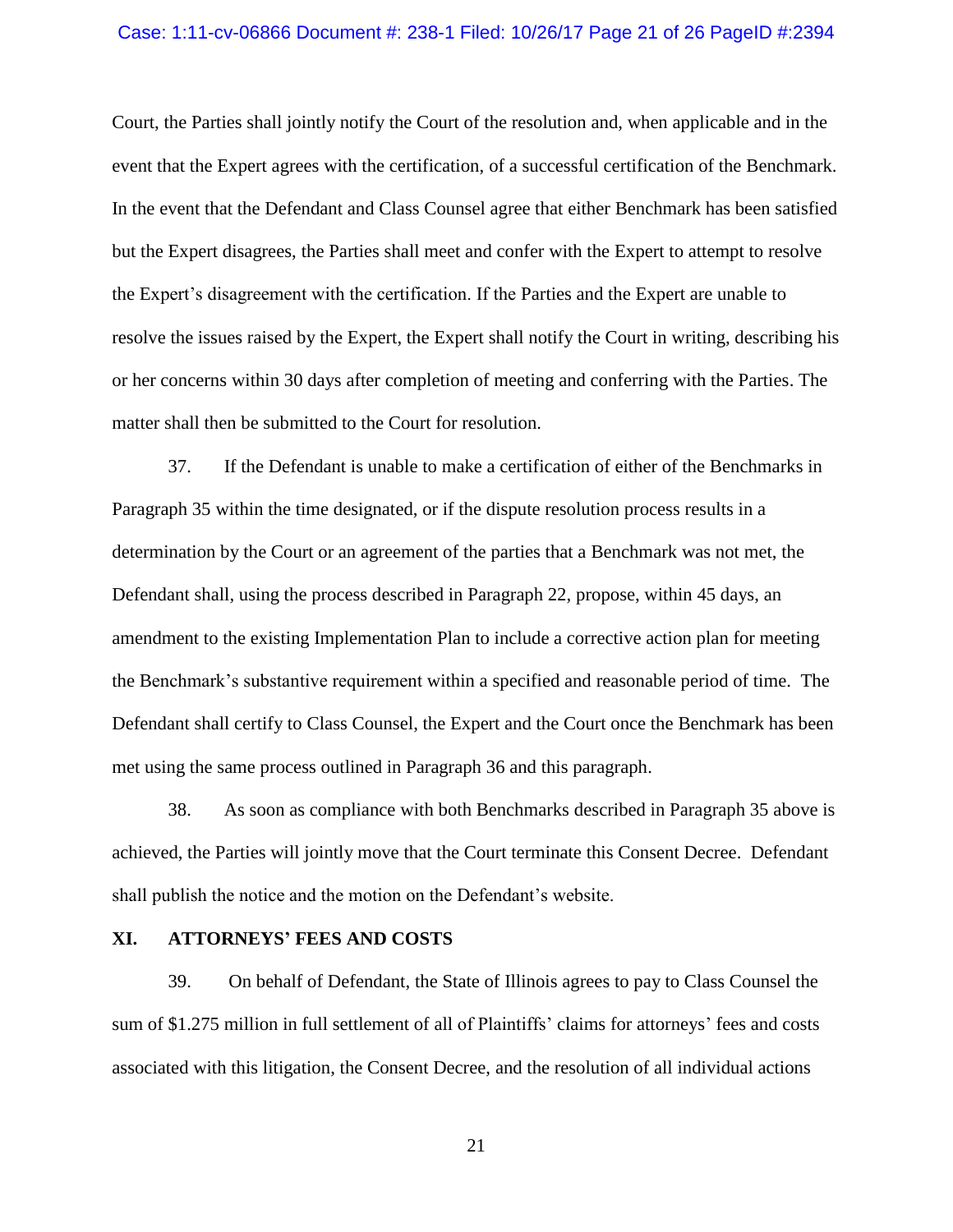identified in Paragraph 27 above, including those by plaintiffs A.F. and L.H. The Named Plaintiffs, Class Members (including all plaintiffs in the individual actions), and Class Counsel shall not seek any additional or future attorneys' fees or costs beyond those agreed to in this Paragraph, including but not limited to any that may be related to any future implementation, enforcement, compliance, or other work associated with litigation and settlement of matters related to the N.B. v. Norwood class action or the individual actions listed in Paragraph 27; provided, however, if this Decree is not terminated before the end of nine years following the Approval Date, then Class Counsel may file a fee petition for fees and costs incurred after the end of the eighth year following the Approval Date. The sum of \$1.275 million described above shall be distributed to Class Counsel in three annual payments in the manner set forth in written instructions provided by Class Counsel and agreed to by the Parties. The payment of the \$1.275 million shall be set forth in a Judgment Order to be entered by the Court. Defendant shall complete and submit all paperwork necessary for payment of such amounts within five (5) business days after expiration of the time to appeal the fee award without the filing of a Notice to Appeal or after the issuance of the mandate by the highest reviewing court, whichever is later.

#### **XII. MISCELLANEOUS PROVISIONS**

40. The Parties agree to use their best efforts to carry out the terms of this Consent Decree. At no time shall any of the Parties or their counsel seek to solicit or otherwise advise the Class Members to submit objections to this Consent Decree or to appeal from the order giving final approval to this Consent Decree.

41. Any Class Member who disputes a determination regarding eligibility for, or delivery of, services governed by this Consent Decree shall, pursuant to governing law, have the right to appeal such decisions through the existing fair hearings process (see 89 Ill. Adm. Code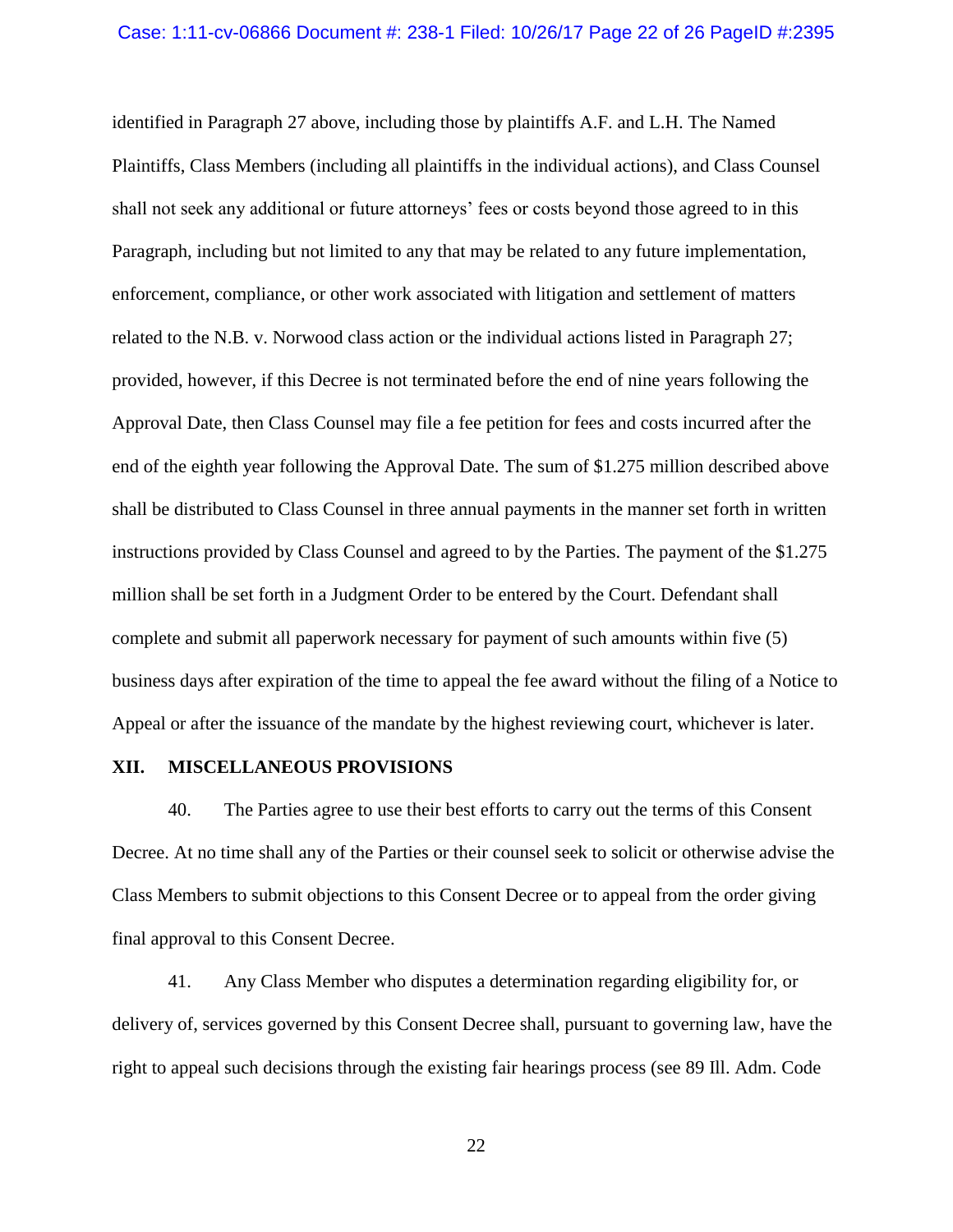#### Case: 1:11-cv-06866 Document #: 238-1 Filed: 10/26/17 Page 23 of 26 PageID #:2396

Part 104) or as otherwise provided by law. Class Members also may avail themselves of any informal appeal process that currently exists. Administrative or other judicial review of any final administrative decision on appeal shall be in accordance with existing law.

42. This Consent Decree is not intended to and does not limit any other existing rights of Class Members in any other action unless expressly stated herein, including those who are or might be named in a Petition for Adjudication of Wardship filed pursuant to the Juvenile Court Act ("JCA") to enforce their rights for services, monitoring, assistance and placement pursuant to the provisions of the JCA, the Children and Family Services Act, the rules, procedures and policy guides of the Illinois Department of Children and Family Services, or other applicable law. This Consent Decree does not limit the rights of Class Members to enforce within *B.H. v. Walker*¸ No. 88 C 5599 (N.D. Ill.), any rights they may have pursuant to the *B.H.* Consent Decree or any other orders of the Court in that case.

43. This Consent Decree contains all the terms and conditions agreed upon by the Parties hereto, and no oral agreement entered into at any time nor any written agreement entered into prior to the execution of this document regarding the subject matter of this proceeding shall be deemed to exist, or to bind the Parties hereto, or to vary the terms and conditions contained herein. This Consent Decree supersedes all prior agreements, representations, negotiations, or positions taken by the Parties in this litigation not set forth herein.

44. Both Parties to this document have participated in its drafting and, consequently, any ambiguity shall not be construed for or against either party.

45. This Consent Decree shall inure to the benefit of and be binding upon the legal representatives of any successor of the Plaintiffs and Defendant.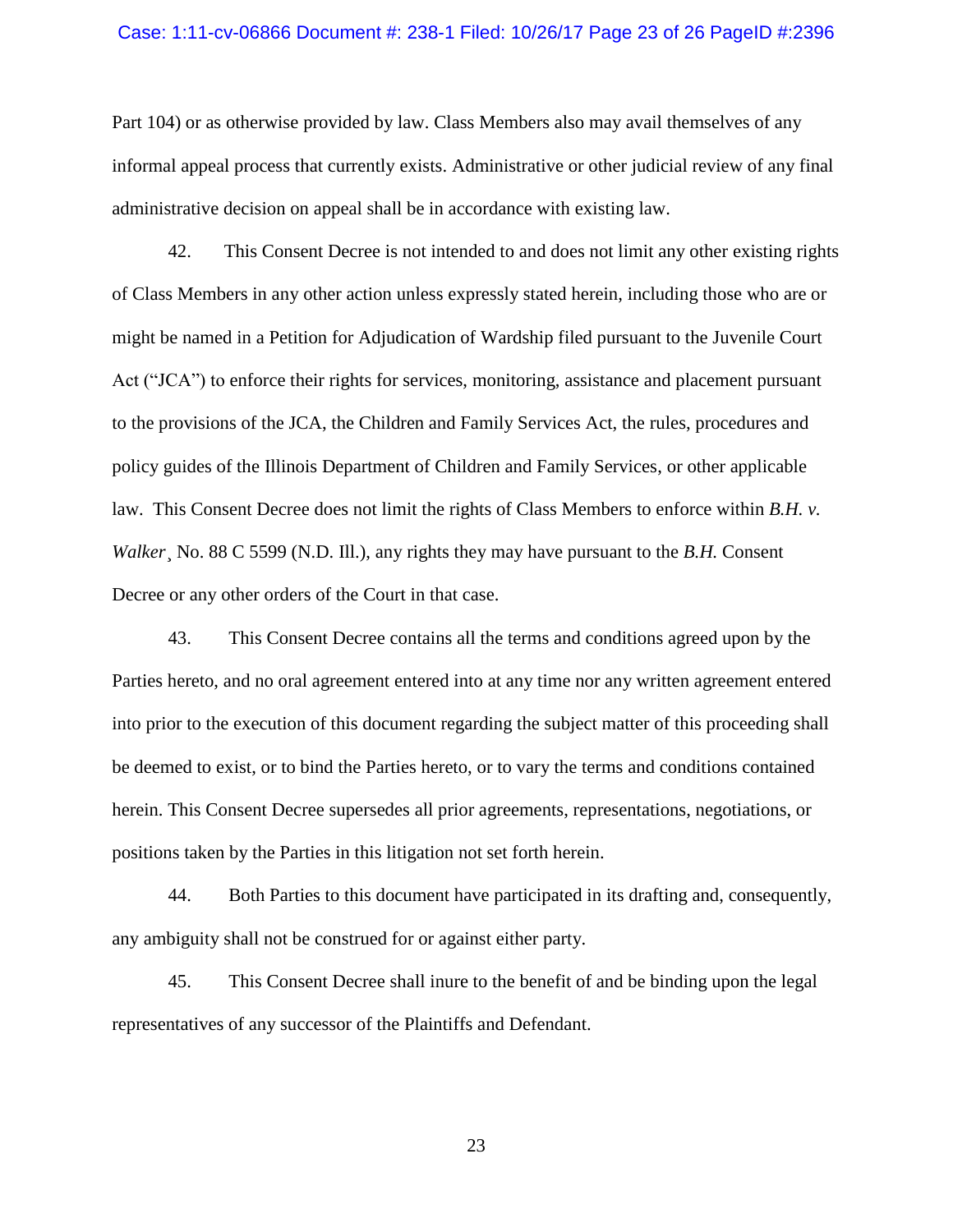#### Case: 1:11-cv-06866 Document #: 238-1 Filed: 10/26/17 Page 24 of 26 PageID #:2397

46. Costs of Notices. The cost of all notices hereunder or otherwise ordered by the Court shall be borne by Defendant.

47. Signatories. Each undersigned representative of Defendant and the Attorney General for the State of Illinois certifies that he or she is authorized to enter into this Consent Decree and to execute and bind legally Defendant to its terms. Each undersigned representative of Plaintiffs certifies that he or she is authorized to enter into this Consent Decree and to execute and bind legally the Plaintiffs to its terms. Execution of this Consent Decree by signature is a condition precedent to the Consent Decree becoming effective and binding on the Parties. This Consent Decree may be executed in counterparts, each of which will be deemed to be an original and all of which taken together shall constitute a single instrument. This Consent Decree may be executed by a signature via facsimile transmission or electronic mail which shall be deemed the same as an original signature.

48. The Court will retain jurisdiction to enforce the terms of the Consent Decree. To permit enforcement of the terms of this Consent Decree, the Parties agree that, should it become necessary to seek Court assistance as to enforcement of the Consent Decree, any party requesting relief shall request an order granting such relief that is narrowly drawn, extends no further than is necessary and is the least intrusive means for doing so.

49. This Consent Decree resolves and provides the sole and exclusive remedy for all claims and issues arising from this action that were raised or could have been raised by or on behalf of the Named Plaintiffs and the Class certified by the Court. Defendant shall have no duties or obligations to the Named Plaintiffs or Class Members with regard to the claims for injunctive and declaratory relief in this action set forth in the Second Amended Complaint beyond the terms of this Consent Decree.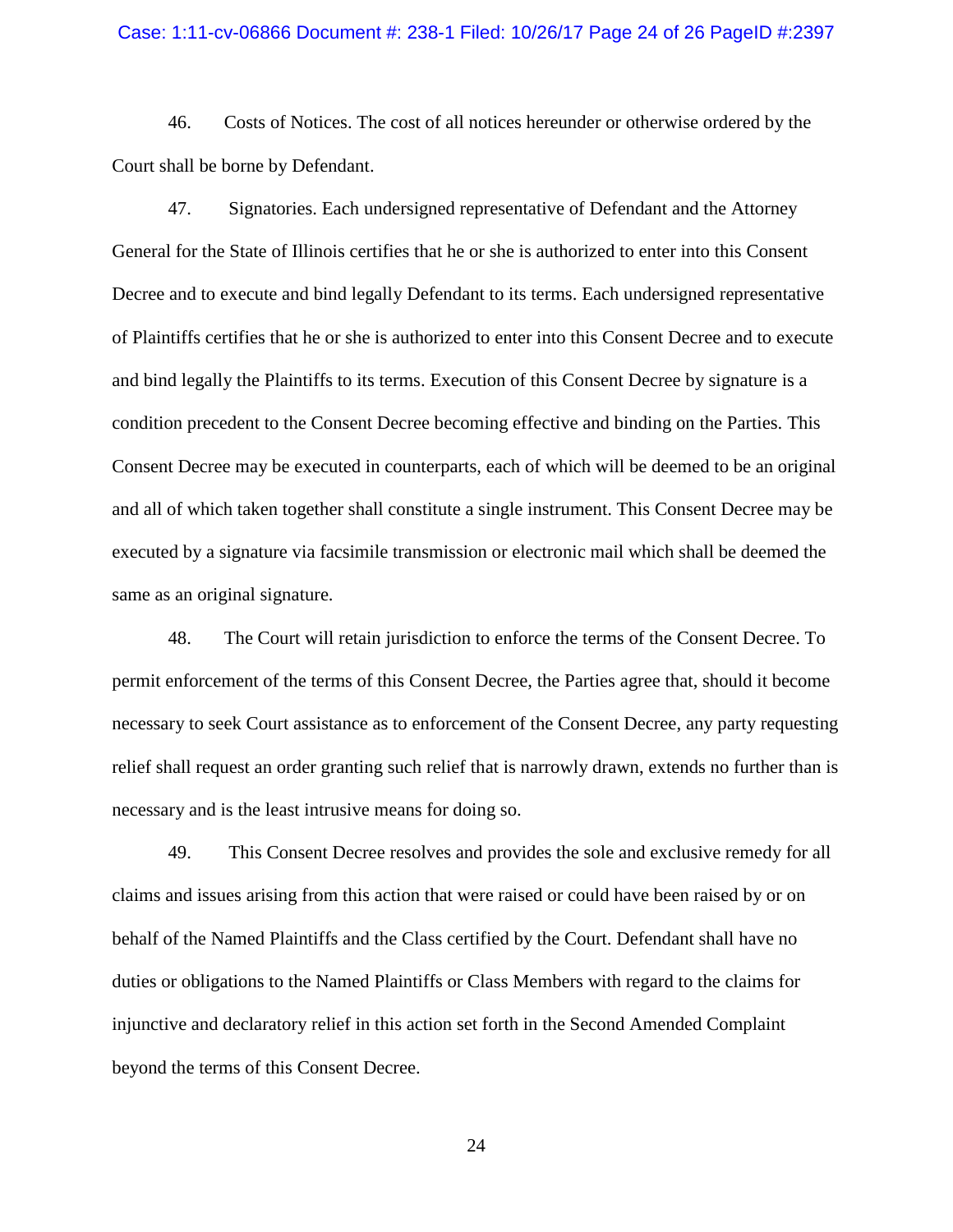50. This Consent Decree shall remain in effect until it is terminated pursuant to Section XIII, at which point this case shall be dismissed with prejudice.

# **XIII. TERMINATION**

51. The Parties, jointly or severally, may file a motion pursuant to Paragraphs 38 and 52 requesting termination of this Consent Decree at any time after eight years following the Approval Date, unless the basis for termination is an intervening change in circumstances, including but not limited to a change in law or legal precedent, relating to the underlying legal bases of the preceding litigation or Consent Decree. A motion seeking to modify or terminate this Consent Decree due to a change in law or legal precedent may be brought at any time.

52. This Consent Decree shall be terminated pursuant to a motion by the Parties if the Court finds that Defendant has achieved compliance with both Benchmarks described in Paragraph 35 above. The Court may modify or terminate this Consent Decree pursuant to a motion by either party as required by an intervening change in law or legal precedent relating to the preceding litigation or this Consent Decree.

SO ORDERED THIS DAY OF 3017

Jorge L. Alonso

United States District Judge

\_\_\_\_\_\_\_\_\_\_\_\_\_\_\_\_\_\_\_\_\_\_\_\_\_